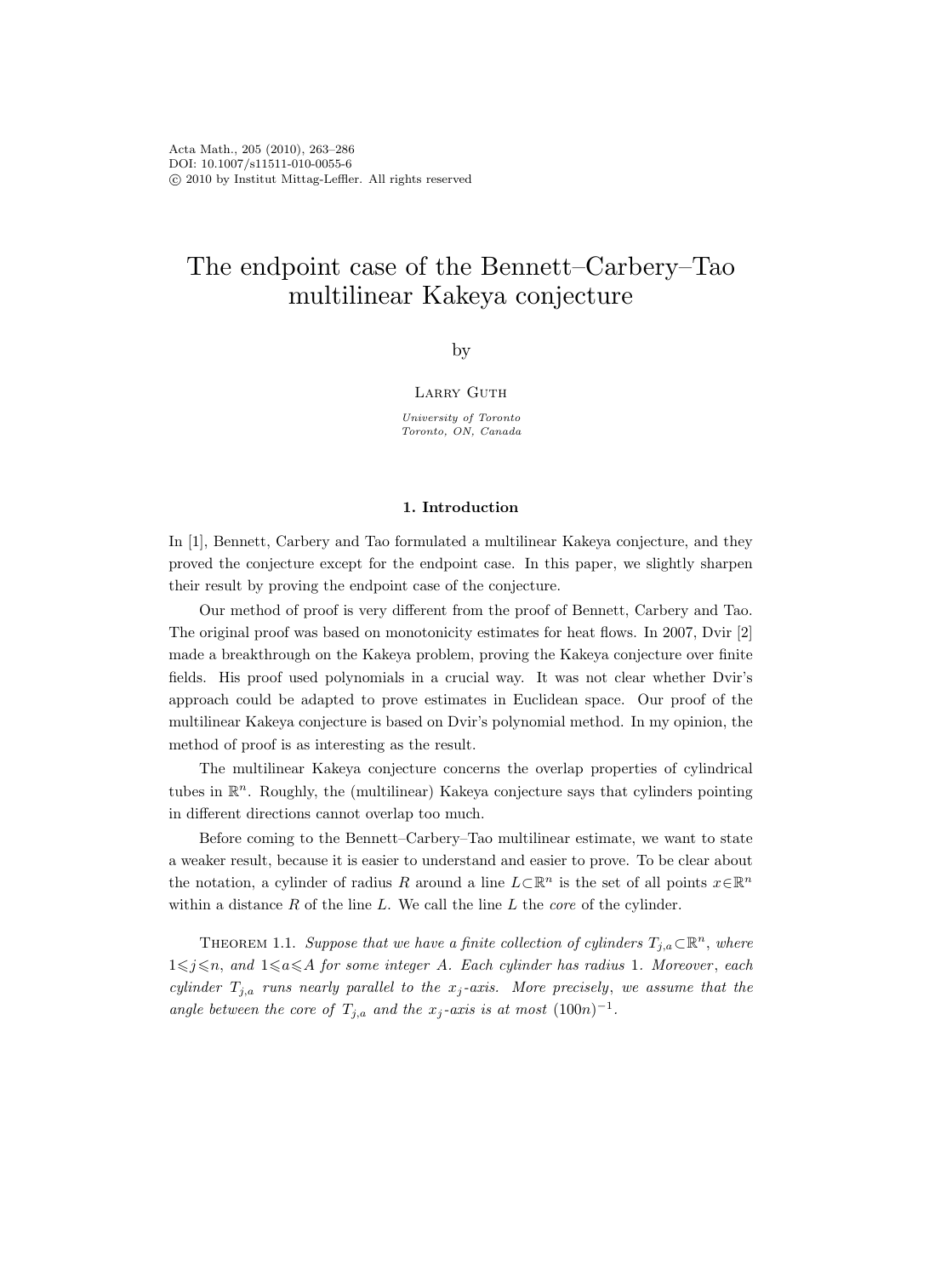Let  $I$  be the set of points that belong to at least one cylinder in each direction:

$$
I := \bigcap_{j=1}^n \bigg( \bigcup_{a=1}^A T_{j,a} \bigg).
$$

Then Vol $(I) \leqslant C(n) A^{n/(n-1)}$ .

As Bennett, Carbery and Tao point out in [1], this estimate can be viewed as a generalization of the Loomis–Whitney inequality.

THEOREM 1.2. (Special case of Loomis and Whitney  $|11\rangle$ ) Let U be an open set in  $\mathbb{R}^n$ . Let  $\pi_j$  denote the projection from  $\mathbb{R}^n$  onto the hyperplane perpendicular to the  $x_j$ -axis. Suppose that for each j,  $\pi_j(U)$  has  $(n-1)$ -dimensional volume at most B. Then  $\text{Vol}(U) \leq B^{n/(n-1)}$ .

Suppose that each tube  $T_{j,a}$  runs exactly parallel to the  $x_j$ -axis. It follows that  $\pi_j(I)$  is contained in A unit balls and has volume at most  $\omega_{n-1}A$ . Applying the Loomis– Whitney inequality, we see that the volume of I is bounded by  $\lesssim A^{n/(n-1)}$ . Theorem 1.1 says that—up to a constant factor—this volume estimate continues to hold if we allow the tubes to tilt slightly.

The Loomis–Whitney inequality is sharp whenever the open set  $U$  is a cube. Similarly, Theorem 1.1 is essentially sharp whenever the tubes are arranged in a cubical lattice.

The proof of Theorem 1.1 uses the polynomial method of Dvir. The main new idea in the paper is a new approach for adapting Dvir's method to  $\mathbb{R}^n$ . The new approach uses algebraic topology. In particular, we will use a polynomial generalization of the ham-sandwich theorem, proven by Stone and Tukey [13] in the early 1940s.

Now we turn to the multilinear version of the Kakeya maximal conjecture, formulated by Bennett, Carbery and Tao.

THEOREM 1.3. (Multilinear Kakeya estimate) For each  $1 \leq j \leq n$ , let  $T_{j,a}$  be a collection of unit cylinders, where a runs from 1 to  $A(j)$ . We let  $v_{j,a}$  be a unit vector parallel to the core of  $T_{j,a}$ . We assume that the cylinders from different classes are quantitatively transverse in the sense that any determinant of a matrix  $(v_{1,a_1}, v_{2,a_2}, ..., v_{n,a_n})$  has norm at least  $\theta > 0$ .

Under these hypotheses, the following inequality holds:

$$
\int \bigg( \prod_{j=1}^n \bigg( \sum_{a=1}^{A(j)} \chi_{T_{j,a}} \bigg) \bigg)^{1/(n-1)} d\text{vol} \leq C(n) \theta^{-1/(n-1)} \prod_{j=1}^n A(j)^{1/(n-1)}.
$$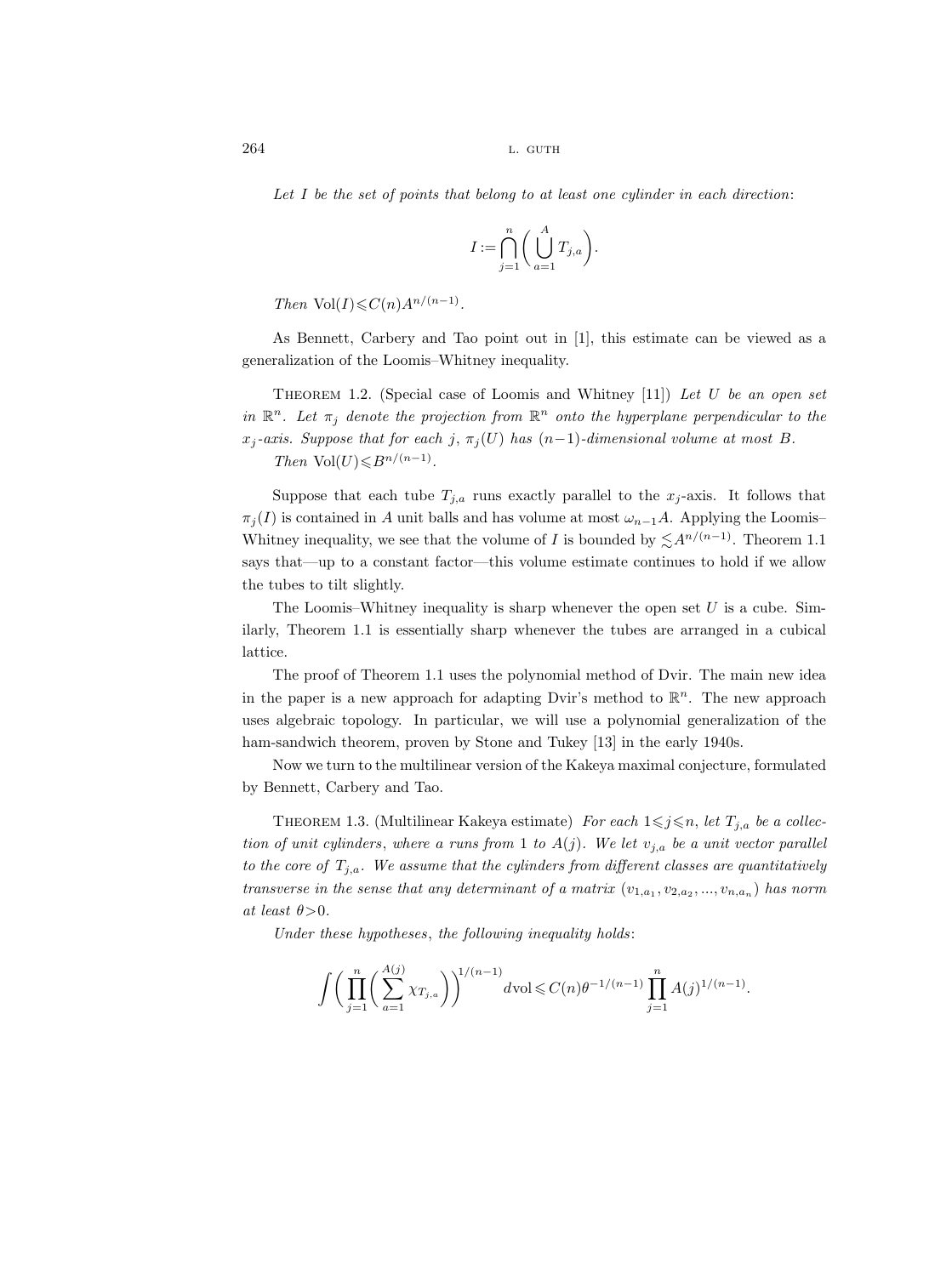Theorem 1.3 generalizes Theorem 1.1. If each vector  $v_{i,a}$  lies within a small angle of the  $x_j$ -axis, then the determinant condition is easy to check, and so Theorem 1.3 applies. Recall that I is the set of points lying in at least one cylinder with each value of  $j$ . At every point  $x \in I$ , the integrand in Theorem 1.3 is at least 1. Hence Theorem 1.3 gives an upper bound for the volume of I, recovering Theorem 1.1.

Theorem 1.3 improves on Theorem 1.1 in the following ways. First, we allow a more general condition on the angles of the tubes. Second, we allow the different classes to have different numbers of tubes:  $A(j)$  depends on j. Third, and most importantly, we get an integral bound where the integrand is very large at points which lie in many tubes from each direction.

The paper [1] has a very nice introductory discussion of the multilinear Kakeya estimate. Some of the topics it describes are the original Kakeya conjecture, and linear and multilinear restriction estimates. Using their multilinear Kakeya estimates, Bennett, Carbery and Tao are able to prove nearly optimal multilinear restriction estimates. We refer to that paper for more context.

The proof of Theorem 1.3 is harder than the proof of Theorem 1.1. It uses more sophisticated tools from algebraic topology: cohomology classes, cup products, and the Lyusternik–Shnirel'man vanishing theorem. Theorem 1.3 is more important than Theorem 1.1 because Bennett, Carbery and Tao use Theorem 1.3 to prove  $L^p$  estimates for multilinear restriction operators. On the other hand, Theorem 1.1 contains the main ideas of this paper, and its proof is only three pages long.

This paper uses algebraic topology. We want it to be understandable to mathematicians who work in analysis and combinatorics, so we will try to introduce the algebraic topology in a friendly way. In particular, there is a short section introducing Lyusternik– Shnirel'man theory, and an appendix giving the proof of the Lyusternik–Shnirel'man vanishing lemma.

As a corollary of our method, we give a "planiness" estimate for unions of tubes in  $\mathbb{R}^n$ . An estimate of this kind can also be proven using the methods of [1], but the one below is slightly sharper. The phenomenon of "planiness" was discovered by Katz, Laba and Tao in [10], and the estimate below is similar to some estimates from that paper.

COROLLARY 1.4. (Box estimate) There is a constant  $C(n) > 0$  such that the following holds. Suppose that  $X \subset \mathbb{R}^n$  is a union of cylinders with radius 1 and length  $L \gg 1$ . For each  $x \in X$  we can choose a rectangular box  $B(x)$  with the following properties:

(1) The box  $B(x)$  is centered at x. It may be oriented in any direction. It has volume at most  $C(n)$  Vol $(X)$ ;

(2) For every cylinder  $T \subset X$  of radius 1 and length L, if we pick a random point  $x \in T$ , then with probability at least  $\frac{9}{10}$ , the tube T lies in the box  $B(x)$ .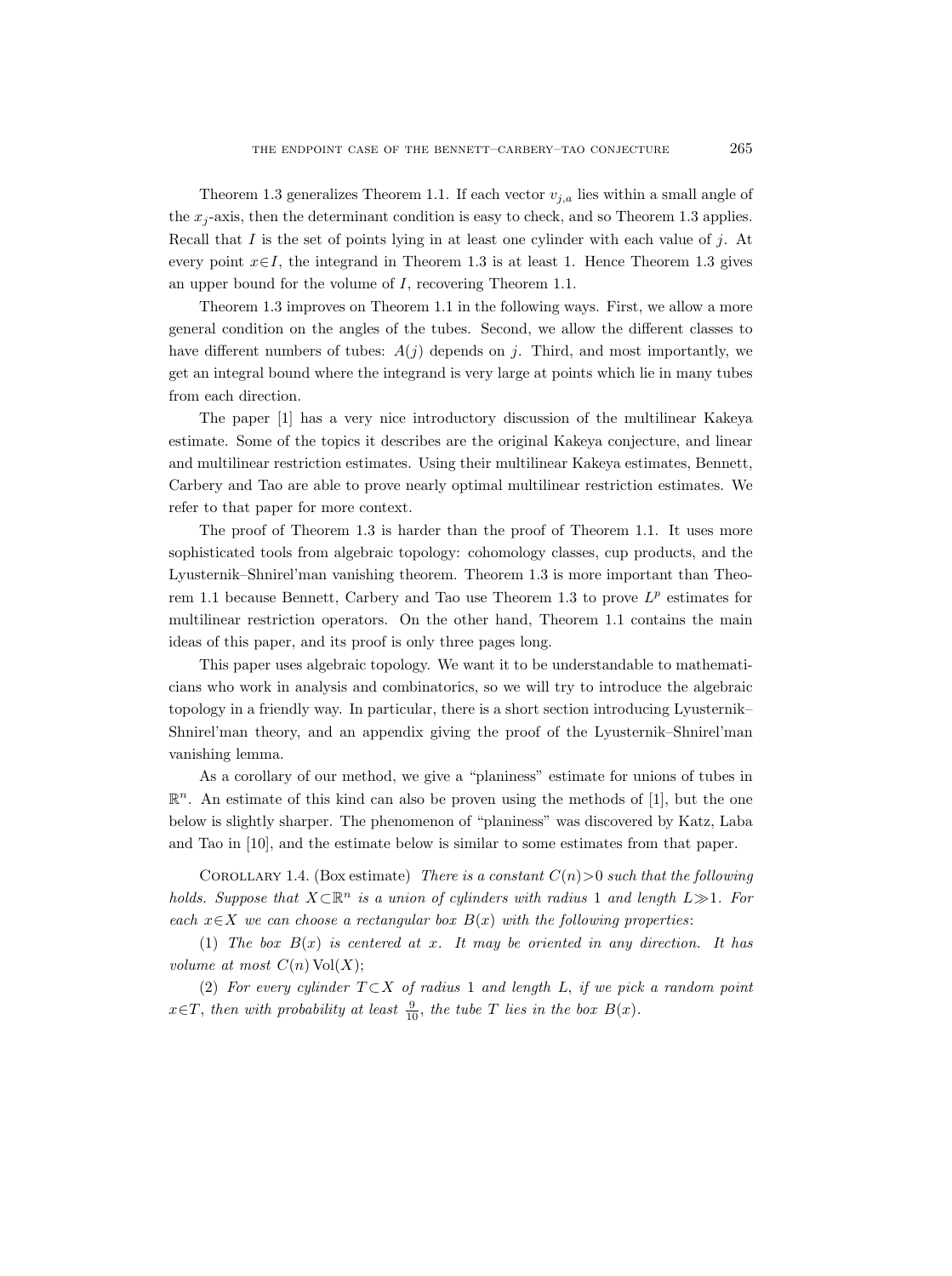Acknowledgements. I would like to thank Nets Katz for showing me the multilinear Kakeya estimates in [1]. I showed him the proof of the box estimate, and he explained to me how that estimate is related to multilinear Kakeya estimates and the work of Bennett, Carbery and Tao. I would also like to thank Kannan Soundararajan for interesting conversations about combinatorial number theory. In particular, he pointed out to me Dvir's paper [2].

### 2. The polynomial ham-sandwich theorem

The main tool in our proof is a generalization of the ham-sandwich theorem to algebraic hypersurfaces. I learned about this result from Gromov's paper [3]. However, I recently learned that it was proven by Stone and Tukey [13] in 1941. In this section, we explain and prove this generalization of the ham-sandwich theorem, following Stone and Tukey.

First we recall the original ham-sandwich theorem.

THEOREM 2.1. (Ham-sandwich theorem) Let  $U_1, ..., U_n$  be finite-volume open sets in  $\mathbb{R}^n$ . Then there is a hyperplane H that bisects each set  $U_i$ .

The 3-dimensional case of the ham-sandwich theorem was first proven in the 1930s by Stefan Banach, using the Borsuk–Ulam theorem. Stone and Tukey extended the method to the n-dimensional case. (There is a nice historical discussion on Wikipedia.) Stone and Tukey noticed that the same method can be used to prove many other bisection results. For example, they proved the following result.

THEOREM 2.2. (Polynomial ham-sandwich theorem; Stone–Tukey [13]) Let  $N=$  $\binom{n+d}{d} - 1$  and let  $U_1, ..., U_N$  be finite-volume open sets in  $\mathbb{R}^n$ . Then there is a degree-d algebraic hypersurface  $Z$  which bisects each set  $U_i$ .

We will prove the polynomial ham-sandwich theorem using the Borsuk–Ulam theorem, which we recall here.

THEOREM 2.3. (Borsuk–Ulam) Let F be a continuous map from  $S^N$  to  $\mathbb{R}^N$  obeying the antipodal condition

$$
F(-x) = -F(x) \quad for every \ x \in S^N.
$$

Then the image of F contains 0.

For a proof of the Borsuk–Ulam theorem, the reader may look at Hatcher's book on algebraic topology  $[8, pp. 174-176]$ . Another reference is  $[12]$  by Matoušek. This book gives a proof of the theorem, and it also discusses interesting applications of the Borsuk– Ulam theorem, for example to Kneser's conjecture in combinatorics. We now turn to the proof of the polynomial ham-sandwich theorem.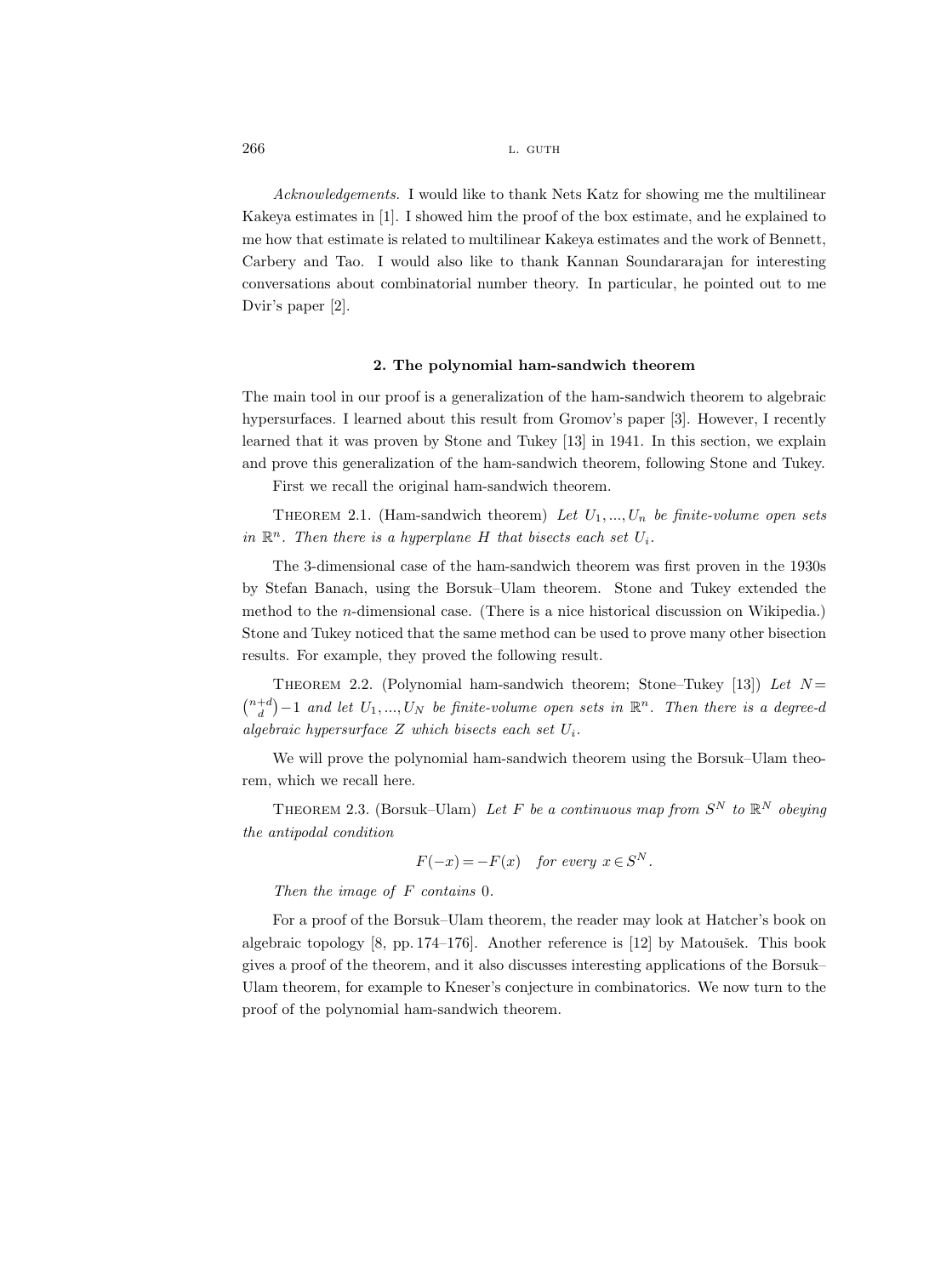*Proof of Theorem* 2.2. Let  $V(d)$  denote the vector space of all real polynomials of degree at most d in n variables. The dimension of  $V(d)$  is  $\binom{n+d}{d}$ . Let  $S^N$  denote the unit sphere in  $V(d)$ , where  $N = \binom{n+d}{d} - 1$ . For each set  $U_i$ , we define a function  $F_i$  from  $S^N$ to R, by setting

$$
F_i(P) = Vol({x \in U_i : P(x) > 0}) - Vol({x \in U_i : P(x) < 0}).
$$

If we replace P by  $-P$ , then the two volumes trade places, so  $F_i(-P) = -F_i(P)$ . It is not hard to check that  $F_i$  is continuous (see below for the details). Combining all  $F_i$  into a vector-valued function, we get a continuous map  $F: S^N \to \mathbb{R}^N$  obeying the antipodal condition. By the Borsuk–Ulam theorem,  $F(P)=0$  for some  $P \in S^N \subset V(d)$ . By the definition of  $F_i$ , we see that for each i,

$$
Vol({x \in U_i : P(x) > 0}) = Vol({x \in U_i : P(x) < 0}).
$$

Hence the hypersurface defined by  $P(x)=0$  bisects each set  $U_i$ .

 $\Box$ 

For the sake of completeness, we include the proof that  $F_i$  is a continuous function.

LEMMA 2.4. (Continuity lemma) If  $U$  is an open set of finite measure, then the measure of the set  $\{x \in U: P(x) > 0\}$  depends continuously on  $P \in V(d) \setminus \{0\}.$ 

*Proof.* Suppose that P is a non-zero polynomial in  $V(d)$  and  $P_n \in V(d)$  with  $P_n \to P$ . Pick any  $\varepsilon > 0$ . We can find a subset  $E\subset U$  so that  $P_n \to P$  uniformly pointwise on  $U\backslash E$ , and  $m(E) < \varepsilon$ .

The set  $\{x \in U : P(x)=0\}$  has measure zero. Therefore, we can choose  $\delta$  so that the set  $\{x \in U : |P(x)| < \delta\}$  has measure less than  $\varepsilon$ .

Next we choose n large enough so that  $|P_n(x)-P(x)|<\delta$  on  $U\setminus E$ . Then the measures of  $\{x \in U: P_n(x) > 0\}$  and  $\{x \in U: P(x) > 0\}$  differ by at most  $2\varepsilon$ . But  $\varepsilon$  was arbitrary.  $\Box$ 

To make use of Theorem 2.2, we will use a standard volume estimate for hypersurfaces that bisect simple sets.

LEMMA 2.5. (Basic area estimate) If a hypersurface S bisects a unit ball or a unit cube, then S has  $(n-1)$ -dimensional volume at least  $c(n)$ .

## 3. Directed volume

The second tool in our paper is directed volume, which is a way of measuring the amount of volume of a hypersurface facing in different directions.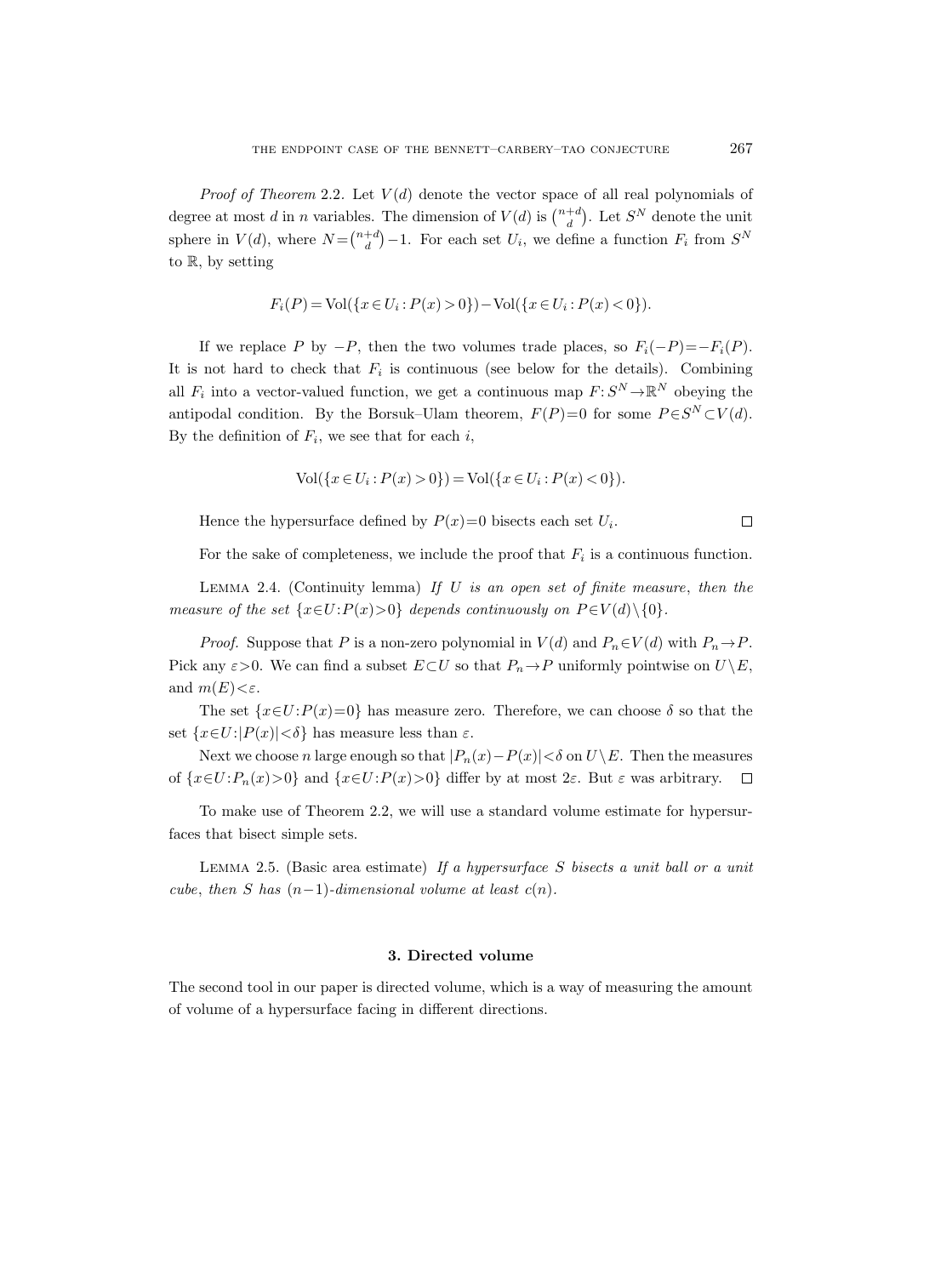For a hypersurface  $S\subset \mathbb{R}^n$ , we define a directed volume function  $V_S$  by

$$
V_S(v) := \int_S |v \cdot N| \, d\text{vol}_S. \tag{3.1}
$$

In this formula, N denotes the normal vector to S, and  $v \in \mathbb{R}^n$  is a fixed vector. Hence the directed volume is a non-negative function of  $v \in \mathbb{R}^n$ .

For a unit vector v, the directed volume  $V<sub>S</sub>(v)$  can be given a different, more geometric interpretation. Let  $\pi_v : \mathbb{R}^n \to v^{\perp}$  be the orthogonal projection onto  $v^{\perp}$ . Then we can also think of  $V_S(v)$  as the volume of  $\pi_v(S)$ , counted with geometric multiplicity. For each  $y \in v^{\perp}$ , we consider the intersection  $S \cap \pi_v^{-1}(y)$ . We let  $|S \cap \pi_v^{-1}(y)|$  denote the number of points in  $S \cap \pi_v^{-1}(y)$ . For a compact smooth hypersurface S (possibly with boundary), this number of points is finite for almost every y. If  $v$  is a unit vector, then  $V<sub>S</sub>(v)$  is given by

$$
V_S(v) = \int_{v^\perp} |S \cap \pi_v^{-1}(y)| \, dy. \tag{3.2}
$$

Equations  $(3.1)$  and  $(3.2)$  will both be useful to us. Using equation  $(3.2)$ , we can prove a key estimate about the directed volumes of algebraic hypersurfaces in cylinders.

LEMMA 3.1. (Cylinder estimate) If T is a cylinder of radius r, v is a unit vector parallel to the core of  $T$  and  $Z$  is an algebraic hypersurface of degree  $d$ , then the directed volume  $V_{Z\cap T}(v)$  is bounded as follows:

$$
V_{Z \cap T}(v) \leq \omega_{n-1} r^{n-1} d.
$$

*Proof.* The projection  $\pi_v(T)$  is an  $(n-1)$ -dimensional disk of radius r. The function  $y \mapsto |Z \cap T \cap \pi_v^{-1}(y)|$  is supported in this disk. But since Z is a degree-d algebraic hypersurface,  $Z$  intersects a line in at most  $d$  points, unless  $Z$  contains the entire line. Hence  $|Z \cap \pi_v^{-1}(y)| \leq d$  for almost every y.  $\Box$ 

Equation (3.1) is also useful. For example, it allows us to see that a surface of volume 1 must have a fairly large directed volume in some direction.

LEMMA 3.2. Suppose that  $v_1, ..., v_n$  are unit vectors. Let  $e_i$  denote the coordinate unit vectors, and suppose that  $|e_j - v_j| < (100n)^{-1}$ . Let S be any hypersurface in  $\mathbb{R}^n$ . Then

$$
\mathrm{Vol}(S) \leqslant 2\sum_{j=1}^n V_S(v_j).
$$

*Proof.* For each x in S, let  $N(x)$  denote the unit normal vector to S at x. Because of the angle condition on  $v_j$ , we know that  $|v_j \cdot N(x)| \geqslant |e_j \cdot N(x)| - (100n)^{-1}$ . Hence

$$
\sum_{j=1}^n|v_j\cdot N(x)|\geqslant \bigg(\sum_{j=1}^n|e_j\cdot N(x)|\bigg)-\frac{1}{100}\geqslant\frac{99}{100}.
$$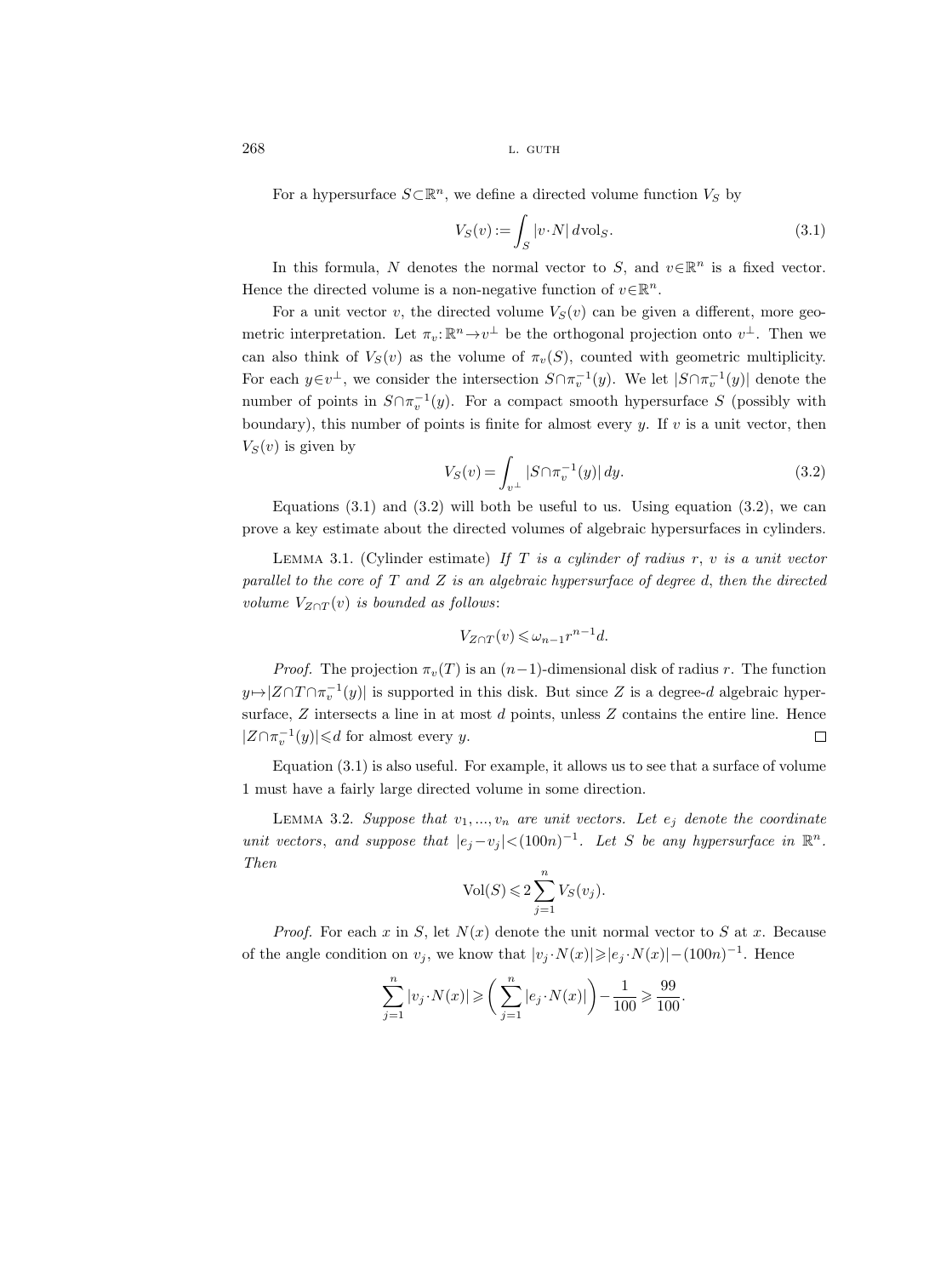Integrating this inequality over  $S$ , we see that

$$
\sum_{j=1}^{n} V_S(v_j) = \int_S \sum_{j=1}^{n} |v_j \cdot N(x)| \, d\text{vol}_S(x) \ge \int_S \frac{99}{100} \, d\text{vol}_S(x) = \frac{99}{100} \text{Vol}(S).
$$

Estimates for directional volumes appeared in  $[6]$  and  $[7]$ , where quantitative estimates for certain homotopy invariants of a map are given, in terms of its Lipschitz constant.

## 4. The proof of Theorem 1.1

*Proof of Theorem* 1.1. Look at the standard unit lattice in  $\mathbb{R}^n$ . Let  $Q_1, ..., Q_V$  be the set of *n*-cubes in the lattice which intersect  $I$ . Here  $V$  is the number of cubes that intersect I. It suffices to prove the estimate  $V \lesssim A^{n/(n-1)}$ .

According to the polynomial ham-sandwich theorem, we may find a degree-d algebraic hypersurface Z which bisects  $Q_k$  for every k, with degree  $d \lesssim V^{1/n}$ . Because of the bisection property, the volume of  $Q_k \cap Z$  is  $\geq 1$  for each  $Q_k$ .

For each  $Q_k$ , we pick a tube in each direction that goes through  $Q_k$ . So we have labels  $a_1(k),...,a_n(k)$  such that  $T_{j,a_j(k)}$  intersects  $Q_k$ . By assumption, the unit vector  $v_{j,a_j(k)}$  parallel to the core of  $T_{j,a_j(k)}$  is within  $(100n)^{-1}$  of the coordinate vector  $e_j$ . Applying Lemma 3.2, we get the estimate

$$
\sum_{j=1}^{n} V_{Z \cap Q_k}(v_{j,a_j(k)}) \gtrsim \text{Vol}(Z \cap Q_k) \gtrsim 1.
$$

So for each k, we can choose a tube  $T_{j(k),a(k)}$  which meets  $Q_k$  and is such that

$$
V_{Z\cap Q_k}(v_{j(k),a(k)})\gtrsim 1.
$$

We have just associated a tube with each cube. There are in total only  $nA$  tubes. By the pigeonhole principle, there is a tube associated with  $\gtrsim V/A$  different cubes. Let  $T_{j,a}$  be such a tube. Then we have  $\gtrsim V/A$  different cubes  $Q_k$  which intersect  $T_{j,a}$  and with  $V_{Z\cap Q_k}(v_{j,a})\gtrsim 1$ .

Let  $\widetilde{T}_{j,a}$  be the  $\sqrt{n}$ -neighborhood of  $T_{j,a}$ . The set  $\widetilde{T}_{j,a}$  is itself a cylinder of radius  $1+\sqrt{n}$ , with core parallel to  $v_{j,a}$ , and it contains all the cubes  $Q_k$  which overlap  $T_{j,a}$ .

Therefore, the directed volume  $V_{Z\cap \tilde T_{j,a}}(v_{j,a}){\gtrsim}V/A.$ On the other hand, by Lemma 3.1, the same directed volume is  $\lesssim V^{1/n}$ .

Hence  $V/A \lesssim V^{1/n}$ . Rearranging, we get  $V \lesssim A^{n/(n-1)}$ .

 $\hfill \square$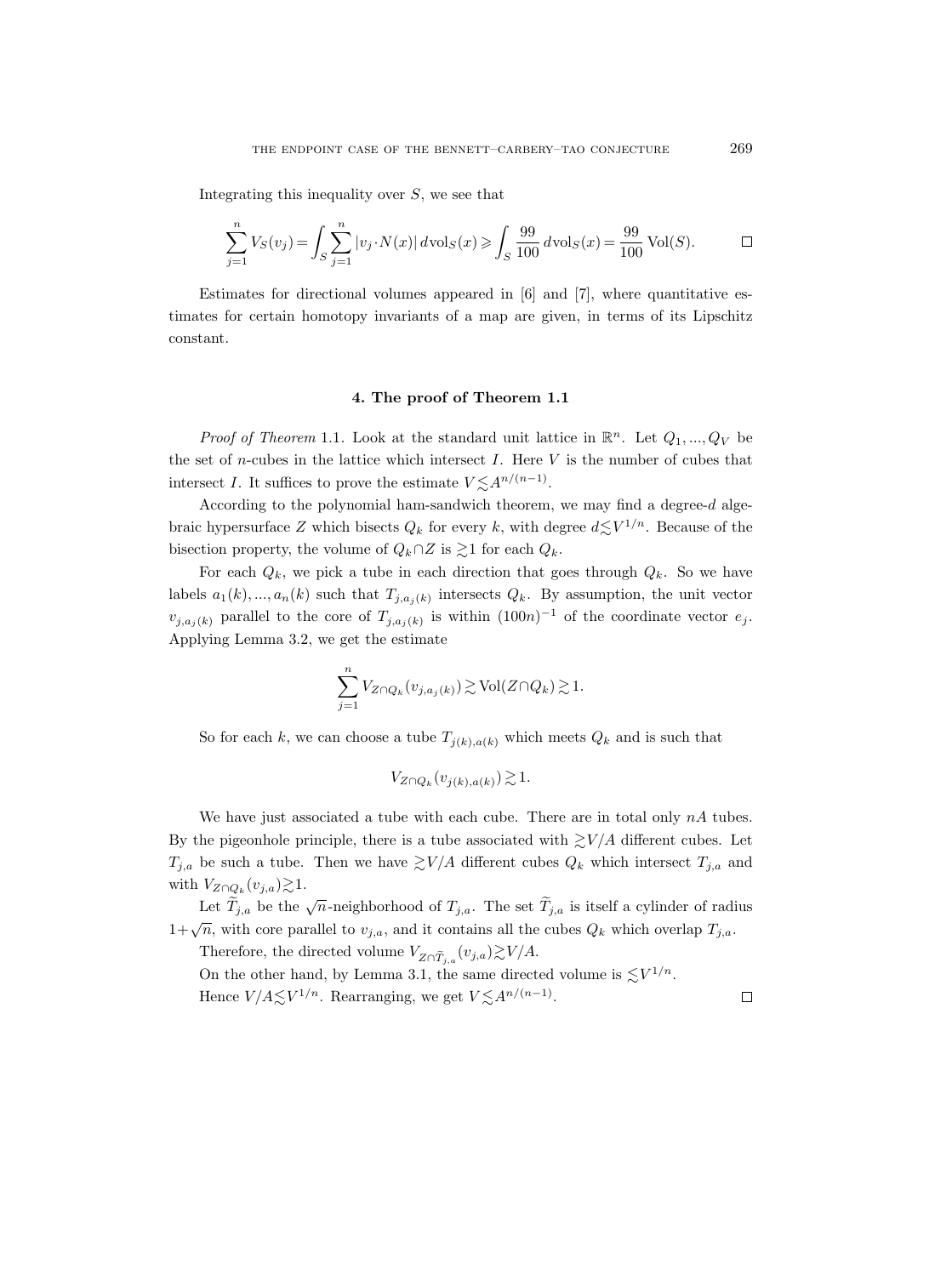### 5. The Lyusternik–Shnirel'man vanishing lemma

In order to prove Theorem 1.3, we use some more sophisticated algebraic topology: the Lyusternik–Shnirel'man vanishing lemma. In this section, we will introduce it and try to explain what it is good for. The basic message is that the vanishing lemma is similar to the ham-sandwich theorem, but it is more flexible.

The vanishing lemma is about cup-products of cohomology classes.

LEMMA 5.1. (Vanishing lemma) Let X be a CW complex (for example a manifold). Let  $a_1$  and  $a_2$  be cohomology classes in  $H^*(X, R)$ , where R may be any ring of coefficients, such as R, Z or  $\mathbb{Z}_2$ . Suppose that  $a_1$  vanishes on some open set  $S_1 \subset X$  and that  $a_2$  vanishes on some open set  $S_2 \subset X$ . Then the cup product  $a_1 \cup a_2$  vanishes on the union  $S_1 \cup S_2$ .

The vanishing lemma is one of the fundamental topological facts about cup products. I believe that it was first proven by Lyusternik and Shnirel'man in the 1930s, as part of their project for proving the existence of closed geodesics. The proofs I have seen in the literature are a little more abstract than I would like, so I wrote an appendix giving the proof.

Here is the basic intuition behind the vanishing lemma. Suppose that  $f_1$  and  $f_2$  are functions on X. If  $f_1$  vanishes on  $S_1$  and  $f_2$  vanishes on  $S_2$ , then clearly the product  $f_1f_2$ vanishes on the union  $S_1 \cup S_2$ . The vanishing lemma holds because cohomology classes are not so different from functions. A cohomology class can be represented by either a differential form or a singular cocycle, and these objects have enough in common with functions to make the vanishing lemma hold. For details, see the appendix.

To apply the vanishing lemma, we need to know something about the cup products of cohomology classes. For this paper, the key example is the cohomology ring of real projective space.

THEOREM 5.2. (Cohomology ring of  $\mathbb{RP}^N$ ) The cohomology group  $H^i(\mathbb{RP}^N, \mathbb{Z}_2)$  is isomorphic to  $\mathbb{Z}_2$  for  $0 \le i \le N$ , and is trivial otherwise. Let a denote the non-zero element in  $H^1(\mathbb{R}\mathbb{P}^N, \mathbb{Z}_2)$ . Then, for  $1 \leq i \leq N$ ,  $a^i$  is the non-zero element of  $H^i(\mathbb{R}\mathbb{P}^N, \mathbb{Z}_2)$ .

This theorem may be found in Hatcher's topology book [8, p. 212].

Using the vanishing lemma, we can give a different proof of the polynomial hamsandwich theorem.

As before, we let  $V(d)$  denote the vector space of all real polynomials of degree at most d in n variables. The dimension of  $V(d)$  is  $\binom{n+d}{d}$ . For each non-zero polynomial P in  $V(d)$ , there is an associated variety, the zero-set of P. If we replace P by some multiple  $\lambda P$ , the zero-set remains unchanged, and so the real algebraic hypersurfaces of degree at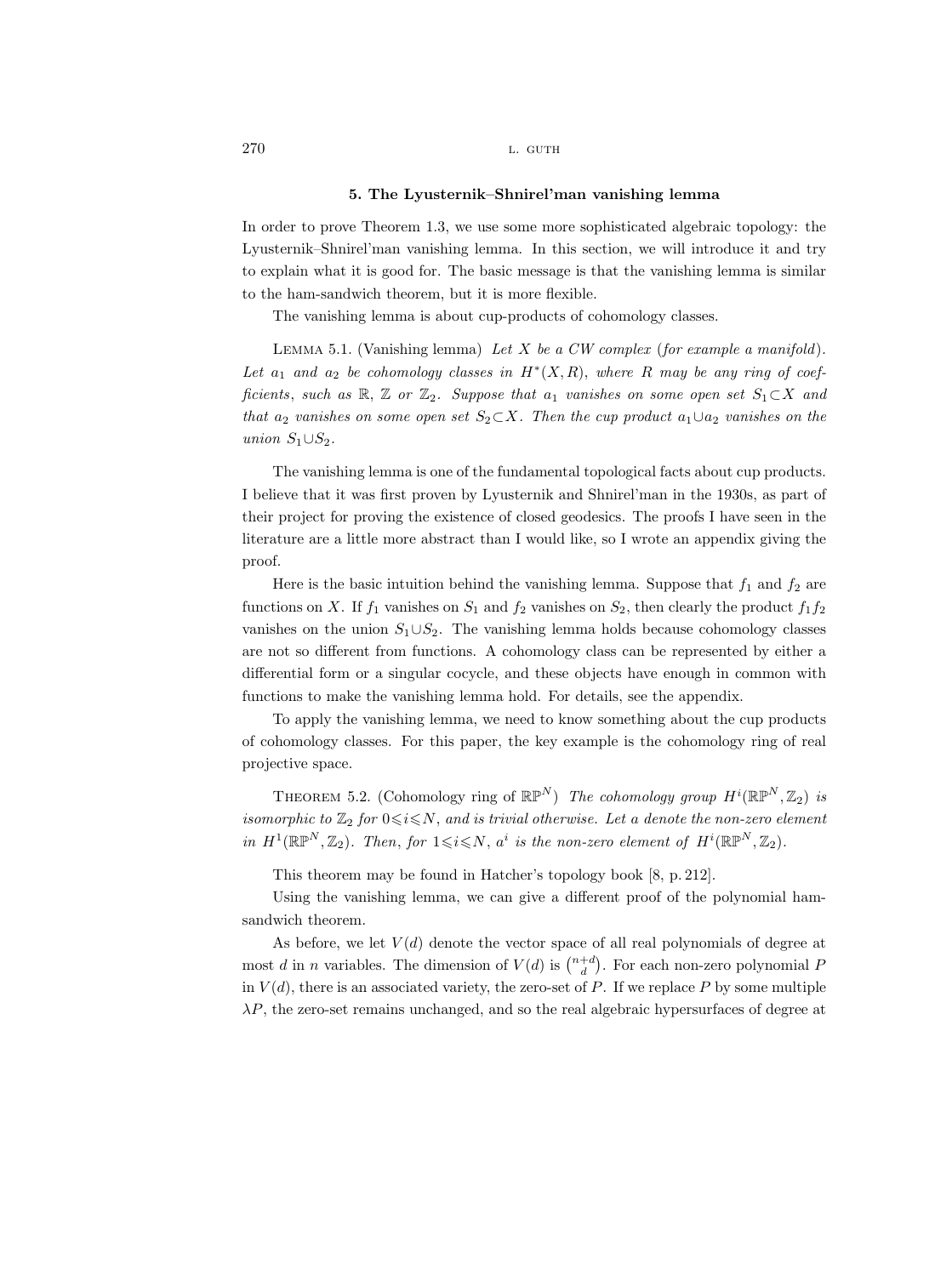most d are parametrized by the projectivization of  $V(d)$ , which is a real projective space  $\mathbb{RP}^N$ , where  $N = \binom{n+d}{d} - 1$ .

We are interested in hypersurfaces that bisect open sets. Given a finite-volume open set  $U \subset \mathbb{R}^n$ , we let Bi $(U) \subset \mathbb{RP}^N$  consist of the algebraic hypersurfaces that bisect the set U. If Z is a real algebraic hypersurface given by the equation  $P=0$ , then we say that Z bisects  $U$  if

$$
Vol({x \in U : P(x) > 0}) = Vol({x \in U : P(x) < 0}).
$$

By the continuity lemma (Lemma 2.4), these volumes change continuously with  $P$ , and so  $Bi(U)$  is a closed subset of  $\mathbb{RP}^N$ . The key topological result about  $Bi(U)$  is the following lemma.

LEMMA 5.3. (Bisection lemma) Let  $a$  denote the non-trivial cohomology class in  $H^1(\mathbb{R}\mathbb{P}^N, \mathbb{Z}_2)$ . Let U be a finite-volume subset of  $\mathbb{R}^n$ . Then the cohomology class a vanishes on the complement  $\mathbb{RP}^N \setminus \text{Bi}(U)$ .

*Proof.* Suppose that a does not vanish on  $\mathbb{RP}^N \setminus \text{Bi}(U)$ . Then the class a is detected by a 1-cycle c in  $\mathbb{RP}^N \backslash \text{Bi}(U)$ . Without loss of generality, we may assume that c has only one component, and so  $c$  is topologically a circle. Pick a point in  $c$  and look at the corresponding hypersurface  $Z$ . We can assume that  $Z$  does not bisect  $U$ , so the complement of  $Z$  has a big half and a little half. Now we pick a polynomial  $P_Z$ representing  $Z$ , and we choose it so that the big half is where the polynomial  $P_Z$  is positive. We can lift our 1-parameter family of hypersurfaces to a 1-parameter family of polynomials that goes from  $P_Z$  to  $-P_Z$ . The part of U where  $P_Z$  is positive has more than half measure. The part of U where  $-P_Z$  is positive has less than half measure. According to Lemma 2.4, the measure changes continuously as the polynomial changes. By continuity, there is a polynomial in the family that bisects  $U$ .  $\Box$ 

Combining the bisection lemma and the vanishing lemma, we can say something about hypersurfaces that bisect multiple sets. Suppose that  $U_1, ..., U_r \subset \mathbb{R}^n$  are finitevolume open sets, where r is any positive integer. Let  $\text{Bi}(U_1, ..., U_r) \subset \mathbb{RP}^N$  denote the set of algebraic hypersurfaces which bisect all the open sets  $U_1, ..., U_r$ . The set  $\text{Bi}(U_1, ..., U_r)$ is just the intersection of Bi(U<sub>i</sub>),  $1 \leq i \leq r$ . In particular, Bi(U<sub>1</sub>, ..., U<sub>r</sub>) $\subset \mathbb{RP}^N$  is a closed set.

LEMMA 5.4. (Multiple bisection lemma) Let  $Bi(U_1, ..., U_r)$  be as above. Then the cohomology class a<sup>r</sup> vanishes on  $\mathbb{RP}^N \backslash \text{Bi}(U_1, ..., U_r)$ .

*Proof.* By the bisection lemma, the cohomology class a vanishes on  $\mathbb{RP}^N \setminus \text{Bi}(U_i)$  for each *i*. Each of these sets is open. Therefore, the vanishing lemma tells us that  $a^r$  vanishes on their union. But the union  $\bigcup_{i=1}^r (\mathbb{RP}^N \setminus \text{Bi}(U_i))$  is exactly  $\mathbb{RP}^N \setminus \text{Bi}(U_1, ..., U_r)$ .  $\Box$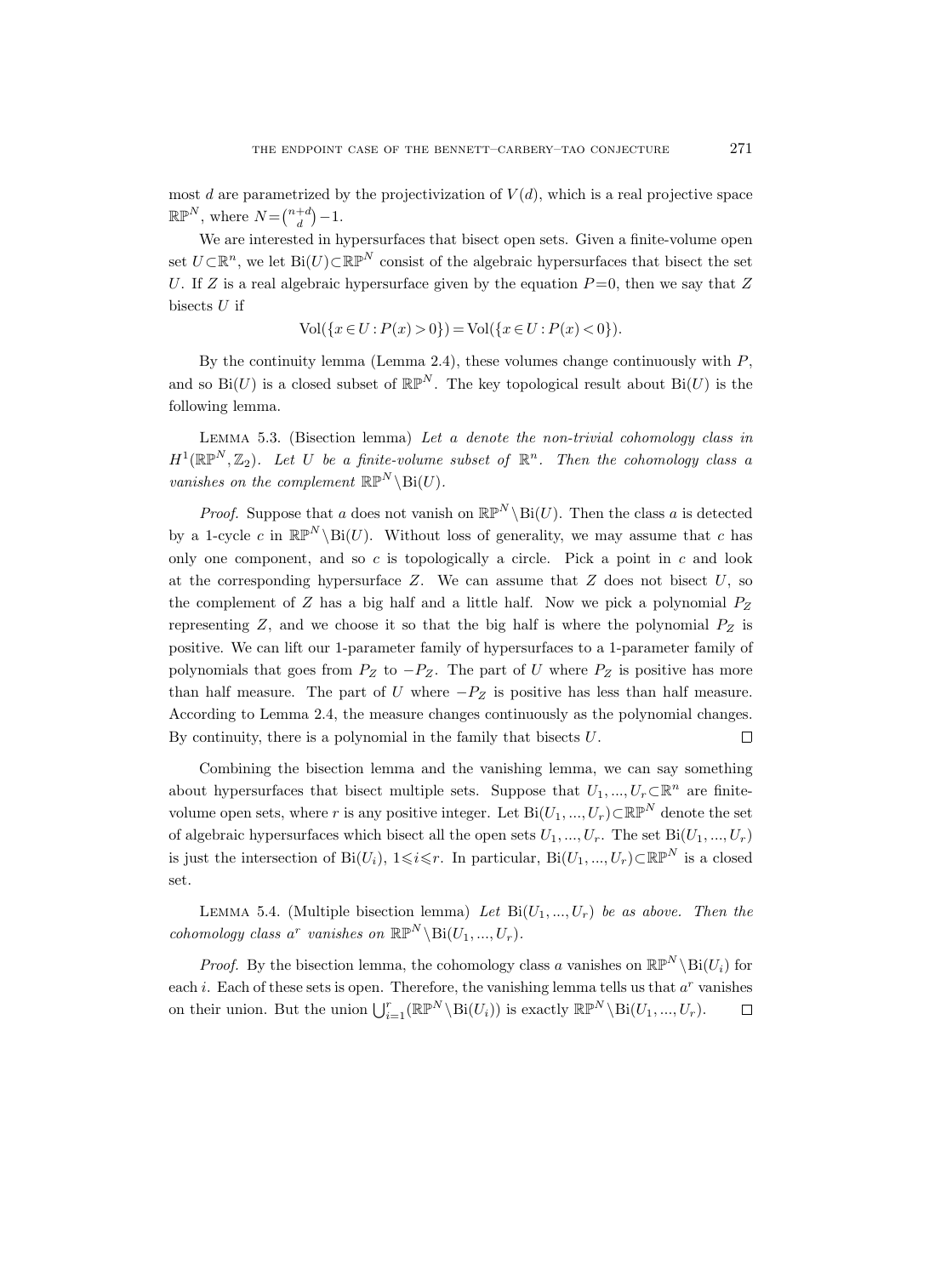Combining the multiple bisection lemma and the cohomology ring of  $\mathbb{RP}^N$ , we can reprove the polynomial ham-sandwich theorem. This proof was given by Gromov in [3].

*Proof of Theorem* 2.2. Recall that a is the non-zero element in  $H^1(\mathbb{R}P^N, \mathbb{Z}_2)$ . By the multiple bisection lemma,  $a^N$  vanishes on  $\mathbb{RP}^N \setminus \text{Bi}(U_1, ..., U_N)$ . But in the cohomology ring of  $\mathbb{RP}^N$ ,  $a^N$  does not vanish on  $\mathbb{RP}^N$ . Hence  $\text{Bi}(U_1, ..., U_N)$  must be non-empty. In other words, there is a degree-d hypersurface Z that bisects each open set  $U_i$ .  $\Box$ 

The vanishing lemma has other applications besides the ham-sandwich theorem. One classical application is to give covering estimates.

PROPOSITION 5.5. (Covering estimate; Lyusternik–Shnirel'man) Suppose that  $\mathbb{RP}^N$ is covered by some contractible open sets  $S_1, ..., S_r$ . Then  $r \ge N+1$ .

*Proof.* Since each  $S_i$  is contractible, the cohomology class a vanishes on each  $S_i$ . Applying the vanishing lemma once, we see that  $a^2$  vanishes on  $S_1 \cup S_2$ . Proceeding inductively, we see that  $a^r$  vanishes on the union of all  $S_r$ , which is  $\mathbb{RP}^N$ . But in the cohomology ring of  $\mathbb{RP}^N$ ,  $a^i$  is non-zero for all  $i \leq N$ . Hence  $r \geq N+1$ .  $\Box$ 

Our proof of the multilinear Kakeya estimate combines the polynomial ham-sandwich theorem with some covering estimates similar to the one above. The Lyusternik– Shnirel'man vanishing lemma allows us to combine these two techniques, making it a little more flexible than the Borsuk–Ulam theorem.

### 6. The visibility lemma

In the proof of Theorem 1.1, we found an algebraic hypersurface whose intersection with many unit cubes has volume  $\geq 1$ . The total volume is not as important as the directional volumes  $V_{Z\cap Q}(v)$  in various directions. (Here Z is the hypersurface, Q is a cube and v is a direction.) In this section, we build a hypersurface which has large directional volumes in many directions.

We now define the visibility of a hypersurface, which measures whether the surface has a large directional volume in many directions. Roughly, a hypersurface has large visibility if either  $V_S(v)$  is large for every unit vector v, or else  $V_S(v)$  is extremely large for some vectors  $v$ .

We define the *visibility* of a surface  $S$  to be

$$
\mathrm{Vis}[S] := \frac{1}{\mathrm{Vol}(\{v : |v| \leq 1 \text{ and } V_S(v) \leq 1\})}.
$$

This definition is a little long, so we make some comments about it. The reader may wonder, why not just look at the average directional volume in all unit directions  $v$ :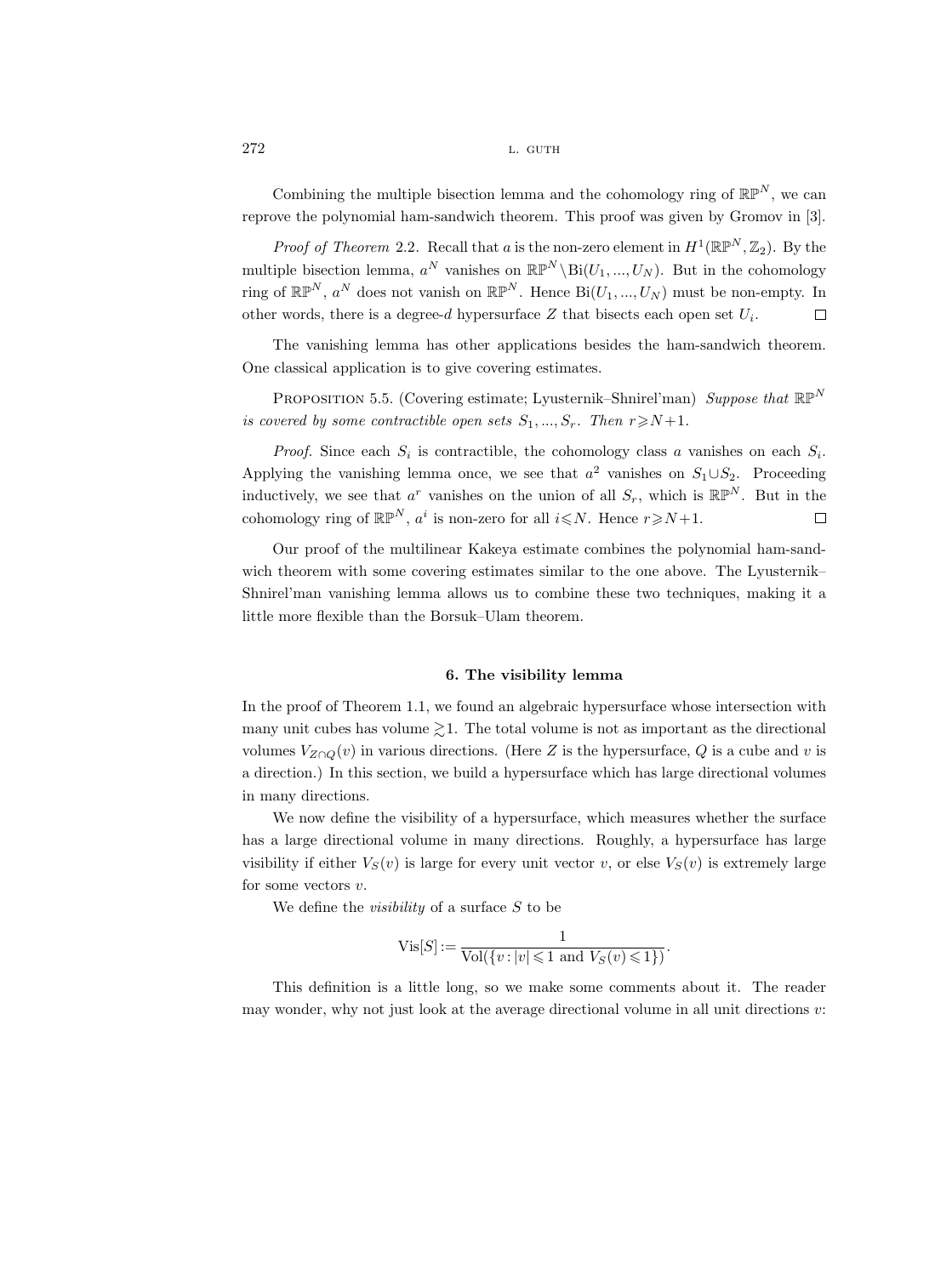$\int_{S^{n-1}} V_S(v) dvol(v) / \text{Vol}(S^{n-1})$ ? For our arguments, it is crucial to know whether  $V_S(v)$ is small in some directions even if the set of such directions has a small measure. The average directional volume above will not detect small values of  $V<sub>S</sub>(v)$ , but the definition of visibility is quite sensitive to small values of  $V<sub>S</sub>(v)$ .

We now compute the visibility in two examples. First, suppose that  $S$  is a unit  $(n-1)$ -disk in the hyperplane  $x_n=0$ . Then the function  $V_S(v)=\omega_{n-1}|v_n|$ , where  $v_n$  is the nth component of v. Therefore, the set  $\{v:V_s(v)\leq 1\}$  is an infinite slab of the form  $|v_n|\leq C$ . The set of v with  $V_S(v)\leq 1$  and  $|v|\leq 1$  is roughly the unit ball, and so the visibility of S is on the order of 1. We had to include the condition  $|v|\leq 1$  in the definition, or else the visibility of a disk would be zero. Including  $|v| \leq 1$  in the definition has the unpleasant effect that the visibility of the empty set is also around 1. In practice, we will speak of the visibility of S for surfaces S contained in a unit cube and with volume at least 1, and in this range, the visibility behaves reasonably.

A second important example is a union of unit disks with  $N_j$  disks perpendicular to the  $x_j$ -axis. In this case,  $V_S(v)$  is roughly  $\sum_{j=1}^n N_j |v_j|$ . Hence the region where  $V_S(v) \leq 1$ is roughly  $\{v \in \mathbb{R}^n : |v_j| \leq N_j^{-1}\}$ . The volume of this region is roughly  $N_1^{-1} \dots N_n^{-1}$ , and so the visibility of this surface is roughly  $N_1 \ldots N_n$ . This is the best example to keep in mind to understand what visibility means.

Our next goal is to find algebraic hypersurfaces which have large visibility in many cubes. We recall from §5 that the space of degree-d hypersurfaces in  $\mathbb{R}^n$  is parametrized by  $\mathbb{RP}^N$  for  $N = \binom{n+d}{d} - 1$ . We will slightly abuse notation by identifying a degree-d hypersurface Z and the corresponding point in  $\mathbb{RP}^N$ —we will speak of  $Z \in \mathbb{RP}^N$ .

If we fix some cube  $Q\subset\mathbb{R}^n$ , we want to study Vis $[Z\cap Q]$  as a function of  $Z\in\mathbb{RP}^N$ . Unfortunately, this function is not continuous in Z. Even the  $(n-1)$ -dimensional volume of  $Z \cap Q$  is not continuous in Z. Because we make topological arguments using the Lyusternik–Shnirel'man vanishing lemma, this discontinuity leads to some technical problems. To deal with these, we define mollified continuous versions of the directed volume and the visibility. We mollify these functions by averaging over small balls in  $\mathbb{RP}^N$ . We use the standard metric on  $\mathbb{RP}^N$ , and let  $B(Z,\varepsilon)$  denote the ball around  $Z\in\mathbb{RP}^N$  of radius  $\varepsilon$ . e de let on 'n t Wet ブ, IV! define mollified continually<br>
v these functions by a<br>  $\mathbb{P}^N$ , and let  $B(Z, \varepsilon)$  d<br>
e a mollified version<br>  $=\frac{1}{|B(Z, \varepsilon)|} \int_{B(Z, \varepsilon)} V_{Z'}$ <br>
v function using the<br>  $\frac{1}{\text{Vol}(\{v : |v| \leq 1 \text{ and } \overline{V})}$ 

For any open set U, we define a mollified version of  $V_{Z\cap U}(v)$  as follows:

$$
\overline{V}_{Z\cap U}(v) := \frac{1}{|B(Z,\varepsilon)|} \int_{B(Z,\varepsilon)} V_{Z'\cap U}(v) dZ'.
$$

We define a mollified visibility function using the mollified directional volumes:

$$
\overline{\text{Vis}}[Z\cap U] := \frac{1}{\text{Vol}(\{v : |v| \leq 1 \text{ and } \overline{V}_{Z\cap U}(v) \leq 1\})}.
$$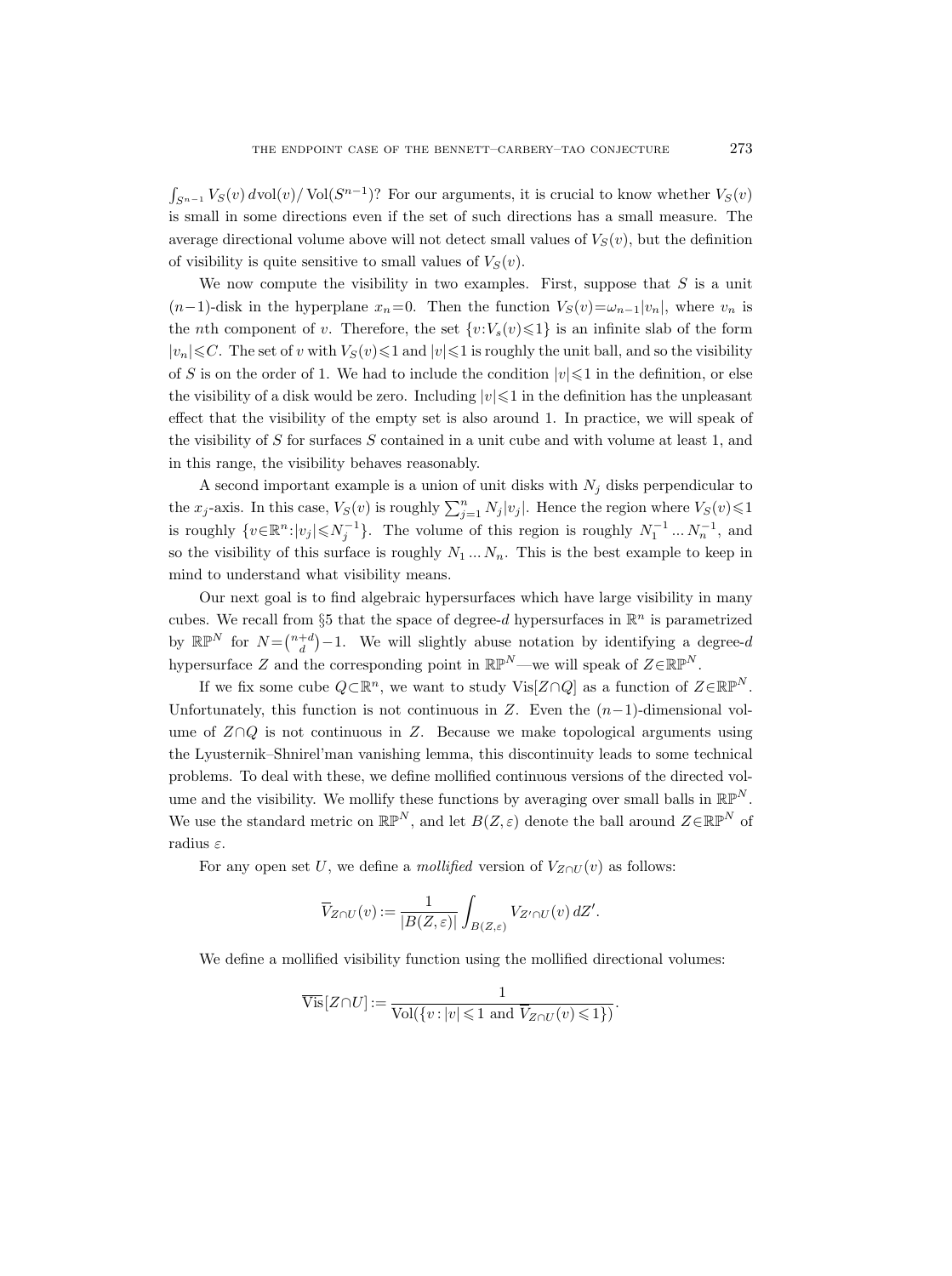We will choose  $\varepsilon$  extremely small compared to all other constants in the paper. In practice, the mollified directional volumes and visibilities maintain all the useful properties of the unmollified versions, and they are also continuous. Therefore, on an early reading of the paper, it makes sense to ignore the mollification and just pretend that the visibility is continuous in Z.  $27$  pr er re vi $\hskip 2mm$ bi  $\overline V_2$ We will choose  $\varepsilon$  extremely small consider<br>tice, the mollified directional volum<br>s of the unmollified versions, and the<br>ing of the paper, it makes sense to ig<br>ility is continuous in Z.<br>In the following lemma, we collec ompared to all<br>hey are also co<br>gnore the molli<br>the properties<br>open set in  $\mathbb{R}^r$ <br> $[Z \cap U]$  obey the<br> $Z \cap U(\lambda v) = |\lambda| \overline{V}$ We will choose  $\varepsilon$  extremely smaltice, the mollified directional vol<br>s of the unmollified versions, and<br>ing of the paper, it makes sense t<br>ility is continuous in Z.<br>In the following lemma, we colle<br>es which we will use.  $\begin{array}{ccc} \text{S}^{\text{R}} & \text{S}^{\text{R}} & \text{S}^{\text{R}} \ \text{S}^{\text{R}} & \text{S}^{\text{R}} & \text{S}^{\text{R}} \ \text{S}^{\text{R}} & \text{S}^{\text{R}} & \text{S}^{\text{R}} \ \text{V}^{\text{R}} \end{array}$ Some to ig<br>
Some to ig<br>  $\omega$  collect the value of  $\frac{1}{2}$ <br>  $\omega$  is a disposition  $\overline{V}_{Z\cap U}$ <br>  $U$  is a disposition  $\overline{V}_{Z\cap U}$ <br>  $U$  is a disposition  $\overline{V}_{Z\cap U}(v) = \overline{V}_{Z\cap U}(v)$ The ansotation the momentum copertion  $set\ int\int \phi\,dy$ <br>is convolution  $(v)+\overline{V}$ .

In the following lemma, we collect the properties of the mollified volumes and visibilities which we will use.

LEMMA 6.1. Let U be a bounded open set in  $\mathbb{R}^n$ . The mollified directed volume  $\overline{V}_{Z\cap U}(v)$  and the mollified visibility  $\overline{Vis}[Z\cap U]$  obey the following properties:

(i) (Scaling) For any constant  $\lambda$ ,  $\overline{V}_{Z\cap U}(\lambda v) = |\lambda| \overline{V}_{Z\cap U}(v);$ 

(ii) (Convexity) The function  $\overline{V}_{Z\cap U}(v)$  is convex in v;

(iii) (Disjoint unions) If U is a disjoint union of  $U_1$  and  $U_2$ , then

$$
\overline{V}_{Z\cap U}(v) = \overline{V}_{Z\cap U_1}(v) + \overline{V}_{Z\cap U_2}(v);
$$

(iv) (Cylinder estimate) If T is a cylinder of radius r with core vector v, and if  $Z$ In the following lemma, we co<br>bilities which we will use.<br>LEMMA 6.1. Let U be a bou<br> $\overline{V}_{Z \cap U}(v)$  and the mollified visibility<br>(i) (Scaling) For any constan<br>(ii) (Convexity) The function<br>(iii) (Disjoint unions) If U is<br>  $\bar{Z}_{Z\cap T}(v) \leqslant \omega_{n-1}r^{n-1}d;$ (v) and the mollified visibility  $\overline{Vis}[Z \cap U]$  obey the following properties:<br>
(i) (Scaling) For any constant  $\lambda$ ,  $\overline{V}_{Z \cap U}$  obey the following properties:<br>
(i) (Scaling) For any constant  $\lambda$ ,  $\overline{V}_{Z \cap U}(\lambda v) = |\lambda| \$ (i) (Scaling) For any constant  $\lambda$ ,  $\overline{V}$ <br>
(i) (Scaling) For any constant  $\lambda$ ,  $\overline{V}$ <br>
(ii) (Convexity) The function  $\overline{V}_{Z \cap U}$ <br>
(iii) (Disjoint unions) If U is a dis<br>  $\overline{V}_{Z \cap U}(v) = \overline{V}$ <br>
(iv) (Cylinder esti

(v) (Bisection) If Z bisects a unit ball B, and if  $\varepsilon$  is small enough, then  $\overline{V}_{Z\cap B}(v) \geq 1$ for some unit vector v;

(vi) (Continuity) The functions  $\overline{V}_{Z\cap U}(v)$  and  $\overline{Vis}[Z\cap U]$  depend continuously on  $Z\in\mathbb{RP}^N$ .

Proof. (i) This follows by plugging in the formulas.

(ii) For each vector N, the function  $|N \cdot v|$  is a convex function of v. Since a positive combination of convex functions is convex,  $V_{Z\cap U}(v)$  is convex in v. As an average of (iv) (Cylinder estimate)<br>is a degree-d hypersurface, the<br>(v) (Bisection) If Z bisect<br>for some unit vector v;<br>(vi) (Continuity) The ft<br> $Z \in \mathbb{RP}^N$ .<br>Proof. (i) This follows b;<br>(ii) For each vector N, th<br>combination of con convex functions is convex.  $\overline{V}_{Z\cap U}$  is also convex. (v) (Bisection) If Z bisects a unit ball B, and<br>
r some unit vector v;<br>
(vi) (Continuity) The functions  $\overline{V}_{Z \cap U}(v)$  an<br>  $\in \mathbb{R} \mathbb{P}^N$ .<br>
Proof. (i) This follows by plugging in the for<br>
(ii) For each vector N, the

(iii) This also follows by plugging in the formulas.

(iv) Lemma 3.1 tells us that  $V_{Z' \cap T}(v) \le \omega_{n-1} r^{n-1} d$  for every degree-d hypersurface Z'. Taking an appropriate average, we see that  $\overline{V}_{Z \cap T}(v) \leq \omega_{n-1} r^{n-1} d$ .

(v) Suppose that Z bisects B. By Lemma 2.4, we can choose  $\varepsilon$  small enough so that each Z' in  $B(Z, \varepsilon)$  nearly bisects B. Hence the volume of  $Z' \cap B$  is  $\gtrsim 1$ . We let  $e_1, ..., e_n$ be the standard orthonormal basis of  $\mathbb{R}^n$ . By Lemma 3.2, as.<br>  $\begin{aligned} \text{a.s.} \\ \text{-1}_{d} \text{ for } \text{if } d \infty \\ \text{e can} \\ \text{a.} \text{a.} \text{a.} \text{b.} \text{c.} \\ \text{b.} \text{c.} \text{d.} \text{d.} \text{d.} \text{d.} \text{d.} \text{e.} \text{d.} \text{f.} \text{f.} \end{aligned}$ (iv) Lemma 3.1 tells us that  $V_{Z'\cap T}(v) \le \omega_{n-1} r^n$ <br>
Z'. Taking an appropriate average, we see that  $\overline{V}_{Z\cap T}$ <br>
(v) Suppose that Z bisects B. By Lemma 2.4, we<br>
each Z' in  $B(Z, \varepsilon)$  nearly bisects B. Hence the volum<br>
b

$$
\sum_{j=1}^{n} V_{Z' \cap B}(e_i) \geq \frac{\text{Vol}(Z' \cap B)}{2} \gtrsim 1.
$$

Taking an average over Z' in  $B(Z,\varepsilon)$ , we see that  $\sum_{i=1}^n \overline{V}_{Z\cap B}(e_i) \gtrsim 1$ .

(vi) The function  $V_{Z\cap U}(v)$  is a bounded measurable function on  $\mathbb{RP}^N$ . Hence its averages over  $\varepsilon$ -balls form a continuous function. So  $\overline{V}_{Z\cap U}(v)$  depends continuously on Z.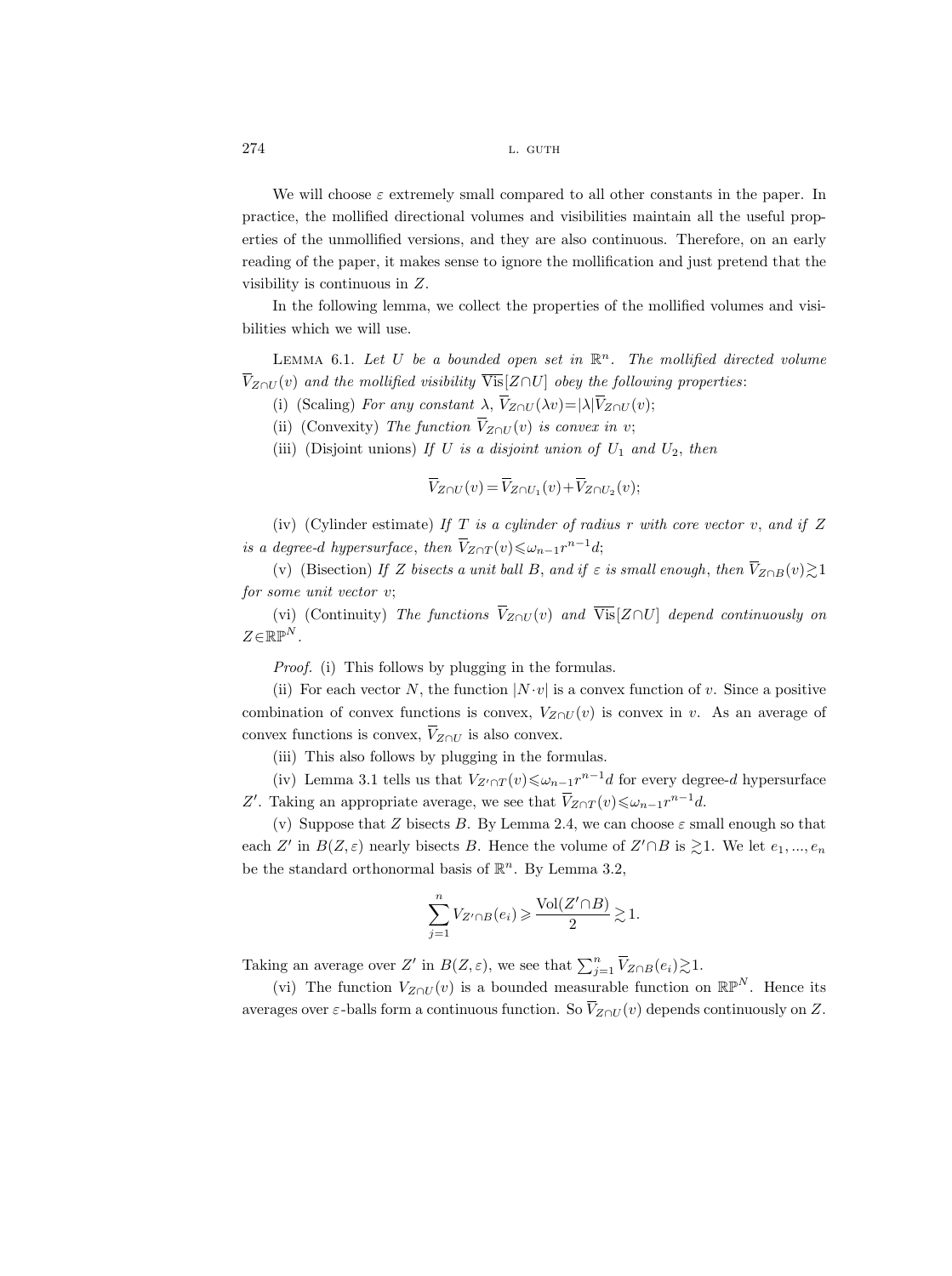Next we address continuity in v. The function  $V_{Z\cap U}(v)$  is Lipschitz in v with a Lipschitz constant  $C(d, U, n)$  independent of Z. To see this, we expand

$$
|V_{Z\cap U}(v_1)-V_{Z\cap U}(v_2)|
$$

as an integral:

$$
\left| \int_{Z \cap U} |N \cdot (v_1 - v_2)| \, d\text{vol} \right| \leqslant |v_1 - v_2| \operatorname{Vol} (Z \cap U).
$$

Now U is a bounded domain, so it fits in a ball of some radius  $R(U)$ , and standard algebraic geometry shows that  $Vol(Z \cap U) \leq C_n R^{n-1}d$ . (For more details on this Crofton estimate, see [5, p. 58].) Next we<br>chitz con<br>integra<br> $U$  is a<br>praic geo<br>nate, see<br>Hence  $\overline{V}_i$ Li as  $N$  al es  $\bar{V}_2$ 

Hence  $\overline{V}_{Z\cap U}(v)$  is also Lipschitz in v with a Lipschitz constant  $C(d, U, n)$ . Therefore,  $\overline{Z}_{\cap U}(v)$  is jointly continuous as a function of  $(Z, v) \in \mathbb{RP}^N \times \mathbb{R}^n$ . Hence  $\overline{Vis}[Z \cap U]$  is continuous in Z.  $\Box$ 

The next lemma allows us to find algebraic hypersurfaces with large visibility. It is analogous to the bisection lemma, but instead of producing surfaces that bisect a ball, it produces surfaces with large visibility in a ball.

LEMMA 6.2. (Visibility lemma) There is an integer constant  $C_n>1$  such that the following holds. Fix any degree d and any unit ball  $B(p, 1) \subset \mathbb{R}^n$ . Consider the space of degree-d algebraic hypersurfaces in  $\mathbb{R}^n$ , parametrized by  $\mathbb{RP}^N$ . Let  $L_M$  denote the subset of algebraic surfaces Z with  $\overline{\text{Vis}}[Z \cap B(p, 1)] \leq M$ , where  $M \geq 1$  is an integer. Let a denote the non-zero cohomology class in  $H^1(\mathbb{R}\mathbb{P}^N,\mathbb{Z}_2)$ . Then the cohomology class  $a^{C_nM}$  vanishes on a neighborhood of  $L_M$ . v le gr $\frac{gr}{Z}$  me $\frac{m}{V}$  soc by  $\overline{V}$ 

*Proof.* Let E be an ellipsoid contained in the unit ball in  $\mathbb{R}^n$ , with the volume of E at least  $1/M$ . Let  $L(E)$  denote the set of degree-d hypersurfaces Z such that

$$
\overline{V}_{Z \cap B(p,1)}(v) \leq 1 \quad \text{for all } v \in E.
$$

Notice that if  $\overline{Vis}[Z \cap B(p, 1)] \leq M$ , then Z is in  $L(E)$  for some ellipsoid E of volume  $\geq 1/M$ . We will first deal with the different ellipsoids individually and then see how to deal with all of them simultaneously.

LEMMA  $6.3.$  (Weak visibility lemma) If E is an ellipsoid contained in the unit ball with volume at least  $1/M$ , then the cohomology class  $a^{C_nM}$  vanishes on a neighborhood of  $L(E)$ .

*Proof.* Let  $A(n)$  be a large number we will choose later.

We let E' be a rescaling of E by a factor  $1/A(n)$  (so that E' is smaller than E). We let  $U_1, ..., U_k$  denote disjoint parallel copies of E' contained in  $B(p, 1)$ . We take a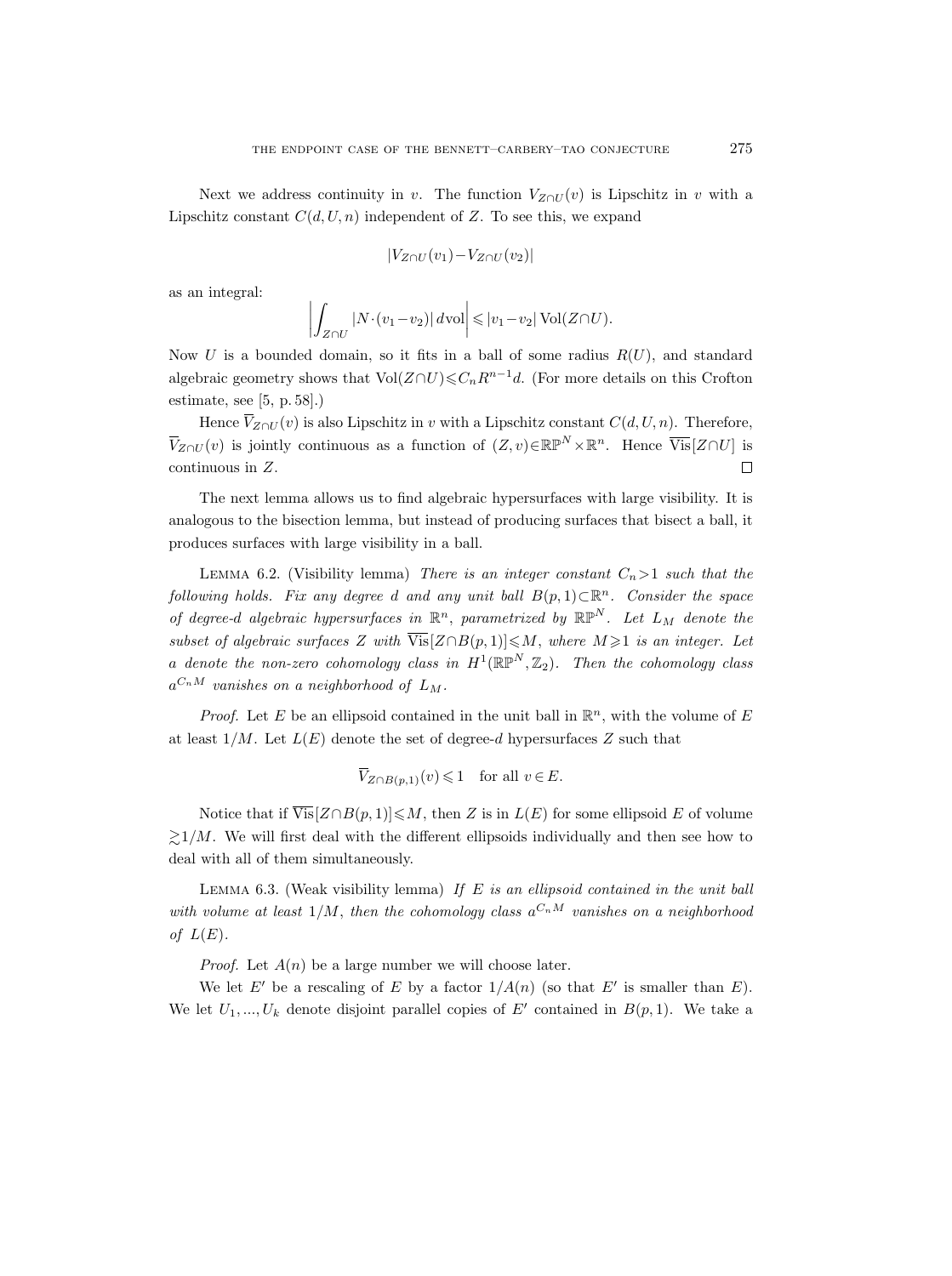maximal family of parallel copies of  $E'$  in  $B(p, 1)$ —meaning that there is no room to add an additional parallel copy of E'. From the maximality, we see that  $Vol(E')k \sim 1$ , where k is the number of parallel copies. Since the volume of E' is at least  $1/A(n)^nM$ , we also know that  $k \lesssim A(n)^n M$ .

Now suppose that  $a^k$  does not vanish on  $L(E)$ . Using Lemma 5.4, we can pick a cycle Z in  $L(E)$  such that Z bisects each set  $U_i$ . Next we investigate the directional volumes of a surface bisecting a copy of  $E'$ .

Suppose that Z bisects E'. Let  $E'_1, ..., E'_n$  be the lengths of the principal axes of E'. Let  $e_1, ..., e_n$  be unit length vectors with  $e_j$  lying on the *j*th principal axis of E'. (To check the notation, each point  $\pm E'_j e_j$  lies on the boundary of  $E'$ .) The vectors  $e_1, ..., e_n$ form an orthonormal basis of  $\mathbb{R}^n$ . 101 sec<br>|01 et or:<br>|*E'<sub>j</sub> the*<br>|ループ!

Lemma 6.4. Under the hypotheses in the last paragraph, the following estimate holds for some  $1 \leq j \leq n$ :

$$
\overline{V}_{Z \cap E'}(e_j) \gtrsim \frac{\text{Vol}(E')}{E'_j}.
$$

*Proof.* Let  $L$  be a linear map taking  $E'$  diffeomorphically to the unit ball. The map L is diagonal with respect to the basis  $\{e_j\}$ : in this basis, it scales the jth coordinate by  $1/E'_j$ . Then  $L(Z)$  bisects the unit ball. According to the bisection clause in Lemma 6.1, Let for  $f$   $\partial$   $L$   $\frac{1}{V}$  $V_{L(Z)\cap B}(e_j)$  at for some j. When we change coordinates back and interpret this inequality in  $E'$ , it gives the lemma. We now explain the coordinate change in detail. We let  $\pi_j$  denote the orthogonal projection from  $\mathbb{R}^n$  to  $e_j^{\perp}$ . Next we use equation (3.2) to write directional volumes in terms of  $\pi_i$ :

$$
V_{L(Z') \cap B}(e_j) = \int_{e_j^{\perp}} |L(Z') \cap B \cap \pi_j^{-1}(y)| dy,
$$
  
\n
$$
V_{Z' \cap E}(e_j) = \int_{e_j^{\perp}} |Z' \cap E \cap \pi_j^{-1}(y)| dy.
$$
  
\nand sides, we get  
\n
$$
V_{Z' \cap E}(e_j) = \left(\prod_{i=1}^n E_i'\right) \frac{1}{E_j'} V_{L(Z') \cap B}(e_j).
$$
  
\nget the inequality for the modified directi  
\n
$$
\int_{E(e_j)}^n e_j \cdot \int_{E(z')}^n \frac{1}{E_j'} \overline{V}_{L(Z) \cap B}(e_j) \ge \frac{\text{Vol}(E(z'))}{E(z')}
$$

Comparing the right-hand sides, we get

$$
V_{Z' \cap E}(e_j) = \bigg(\prod_{i=1}^n E'_i\bigg) \frac{1}{E'_j} V_{L(Z') \cap B}(e_j).
$$

Averaging over  $Z'$ , we get the inequality for the mollified directional volumes

$$
V_{Z' \cap E}(e_j) = \int_{e_j^{\perp}} |Z' \cap E \cap \pi_j^{-1}(y)| dy.
$$
  
t-hand sides, we get  

$$
V_{Z' \cap E}(e_j) = \left(\prod_{i=1}^n E'_i\right) \frac{1}{E'_j} V_{L(Z') \cap B}(e_j).
$$
  
we get the inequality for the modified directional volumes  

$$
\overline{V}_{Z \cap E}(e_j) = \left(\prod_{i=1}^n E'_i\right) \frac{1}{E'_j} \overline{V}_{L(Z) \cap B}(e_j) \gtrsim \frac{\text{Vol}(E')}{E'_j}.
$$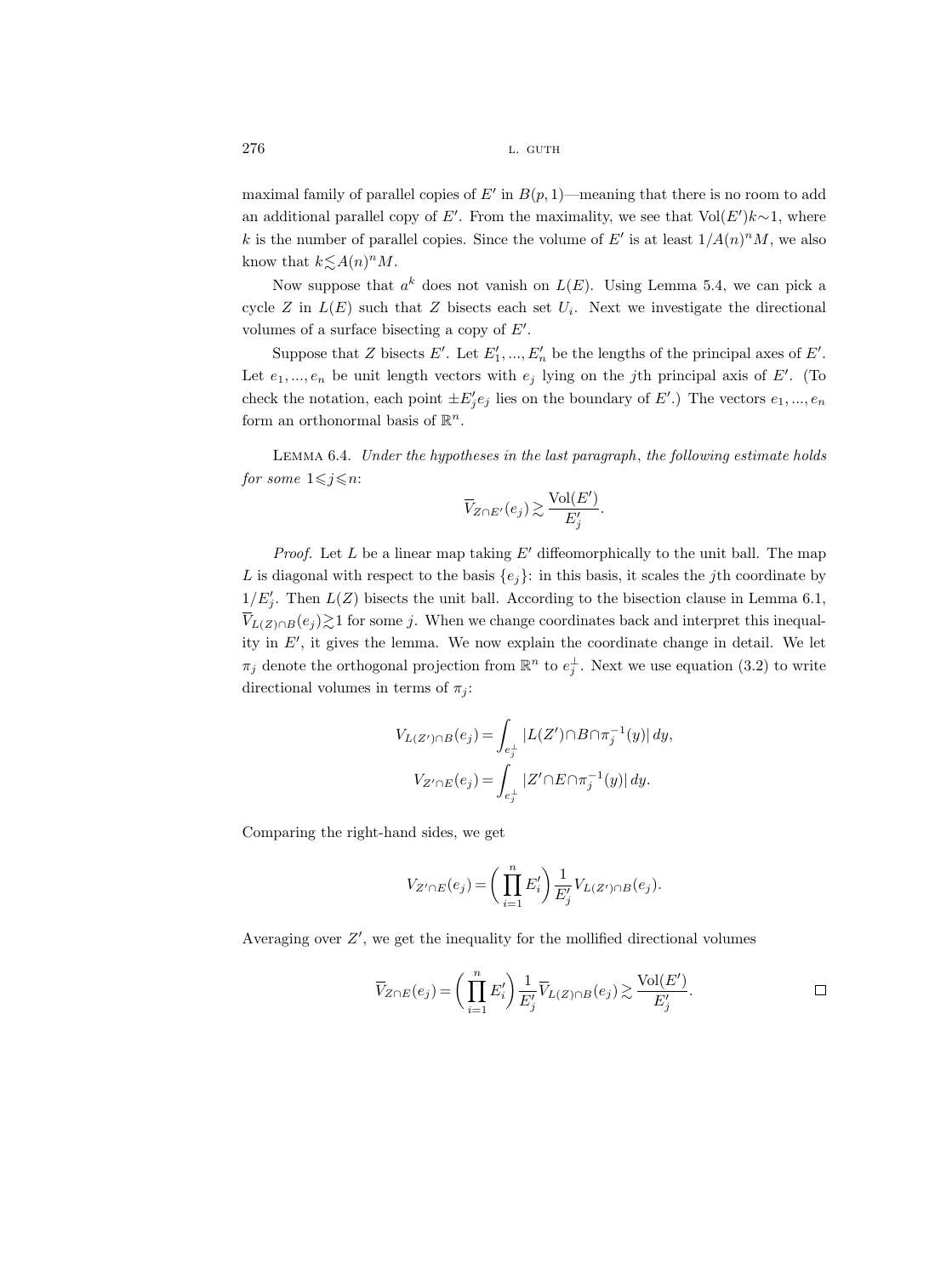Since  $U_i$  is a translation of  $E'$ , we get the estimate

THE ENDPOINT CASE OF THE BENNETT-CARBERY-TAO CONJECTURE<br>  $U_i$  is a translation of  $E'$ , we get the estimate<br>
for each *i* there is some coordinate *j* such that  $\overline{V}_{Z \cap U_i}(e_j) \gtrsim \frac{\text{Vol}(E')}{|E'|}$  $\frac{(-1)^{j}}{[E'_j]}$ .  $\begin{array}{ccc} \text{E} & \text{if} & \text{if} & \text{if} & \text{if} & \text{if} & \text{if} & \text{if} & \text{if} & \text{if} & \text{if} & \text{if} & \text{if} & \text{if} & \text{if} & \text{if} & \text{if} & \text{if} & \text{if} & \text{if} & \text{if} & \text{if} & \text{if} & \text{if} & \text{if} & \text{if} & \text{if} & \text{if} & \text{if} & \text{if} & \text{if} & \text{if} & \text{if} & \text{if} & \text{if} & \text{$ ranslation of  $E'$ , we get the es<br>there is some coordinate j st<br>itranslated ellipsoids  $U_i$  is  $k$ ,<br>ese ellipsoids, we see that for<br> $\overline{V}_{Z \cap B(p,1)}(e_j) \gtrsim \frac{1}{E'_j}$ <br>e  $A(n)$  sufficiently large comp<br> $Z \cap B(p,1)}(e_j) > 1/E_j$ , an

The number of translated ellipsoids  $U_i$  is  $k$ , where Vol $(E')k$ ~1. Combining our last estimate over all these ellipsoids, we see that for a popular coordinate  $j$ , Since  $U_i$  is a tr<br>for each  $i$ <br>The number of<br>estimate over all the<br>Mow we choose<br>we conclude that  $\overline{V_i}$ 

$$
\overline{V}_{Z\cap B(p,1)}(e_j) \gtrsim \frac{1}{E_j'} = \frac{A(n)}{E_j}.
$$

Now we choose  $A(n)$  sufficiently large compared to our dimensional constants, and we conclude that  $\overline{V}_{Z\cap B(p,1)}(e_j) > 1/E_j$ , and so  $\overline{V}_{Z\cap B(p,1)}(E_j e_j) > 1$ . But the vector  $E_j e_j$ for each *i* there is some coordinate *j* such that  $\overline{V}_{Z \cap U_i}$  (<br>
The number of translated ellipsoids  $U_i$  is *k*, where  $\text{Vol}(E')k$ <br>
estimate over all these ellipsoids, we see that for a popular coordinate<br>  $\overline{V}_{Z \cap$ is contained in E. By the definition of  $L(E)$ , we should have  $\overline{V}_{Z\cap B(p,1)}(v)\leq 1$  for every  $v \in E$ . This contradiction shows that our assumption was wrong, and  $a^k$  vanishes on  $L(E)$ . But  $k \lesssim A(n)^n M$ , and so  $a^{C(n)M}$  vanishes on  $L(E)$  for an appropriate dimensional constant  $C(n)$ .

Reinspecting the argument we see that  $a^{C_nM}$  vanishes on the union of  $\mathbb{RP}^n\backslash \text{Bi}(U_i)$ . This latter set is open and we have shown that it contains  $L(E)$ , and so  $a^{C_nM}$  vanishes on a neighborhood of  $L(E)$ .  $\Box$ 

Next we explain how to upgrade this weak visibility lemma to get the visibility lemma we originally stated. For each sufficiently large ellipsoid  $E$ , we have seen that  $a^{C_nM}$  vanishes on  $L(E)$ . Remarkably,  $a^{C_nM}$  vanishes on the union  $\bigcup_E L(E)$  as E varies over all ellipsoids with volume at least  $1/M$ . We can use the vanishing lemma to show that  $a^{pC_nM}$  vanishes on the union of any p sets  $L(E_k)$ , but we do not have any good control of the size of  $p$ . The situation is analogous to the following proposition, which is used in Gromov's paper [4].

PROPOSITION 6.5. (Gromov) Let X be a manifold and let  $f: X \to \mathbb{R}^m$  be a map. Suppose that for each unit ball  $B(y,1)$  in  $\mathbb{R}^m$ , the cohomology class  $\alpha \in H^*(X)$  vanishes on  $f^{-1}(B(y, 1))$ . Then  $\alpha^{m+1}$  vanishes on all of X.

*Proof.* Triangulate  $\mathbb{R}^m$  so that each simplex has diameter at most  $\frac{1}{4}$ . Let  $U_i$  be an open cover on  $\mathbb{R}^m$ , indexed by the simplices of the triangulation (including simplices of all dimensions). It is possible to choose  $U_i$  in such a way that  $U_i$  intersects  $U_j$  only if one of the corresponding simplices contains the other one. In particular, the open sets corresponding to two simplices of the same dimension never intersect. Also, each  $U_i$  is contained in a  $\frac{1}{10}$ -neighborhood of the corresponding simplex. Since each  $U_i$  has diameter at most  $\frac{1}{2}$ , each  $U_i$  is contained in some unit ball, and so  $\alpha$  vanishes on  $f^{-1}(U_i)$ . Now, for  $0 \leq l \leq m$ , let  $V_l$  denote the union of  $U_i$  as i varies among all the l-dimensional simplices of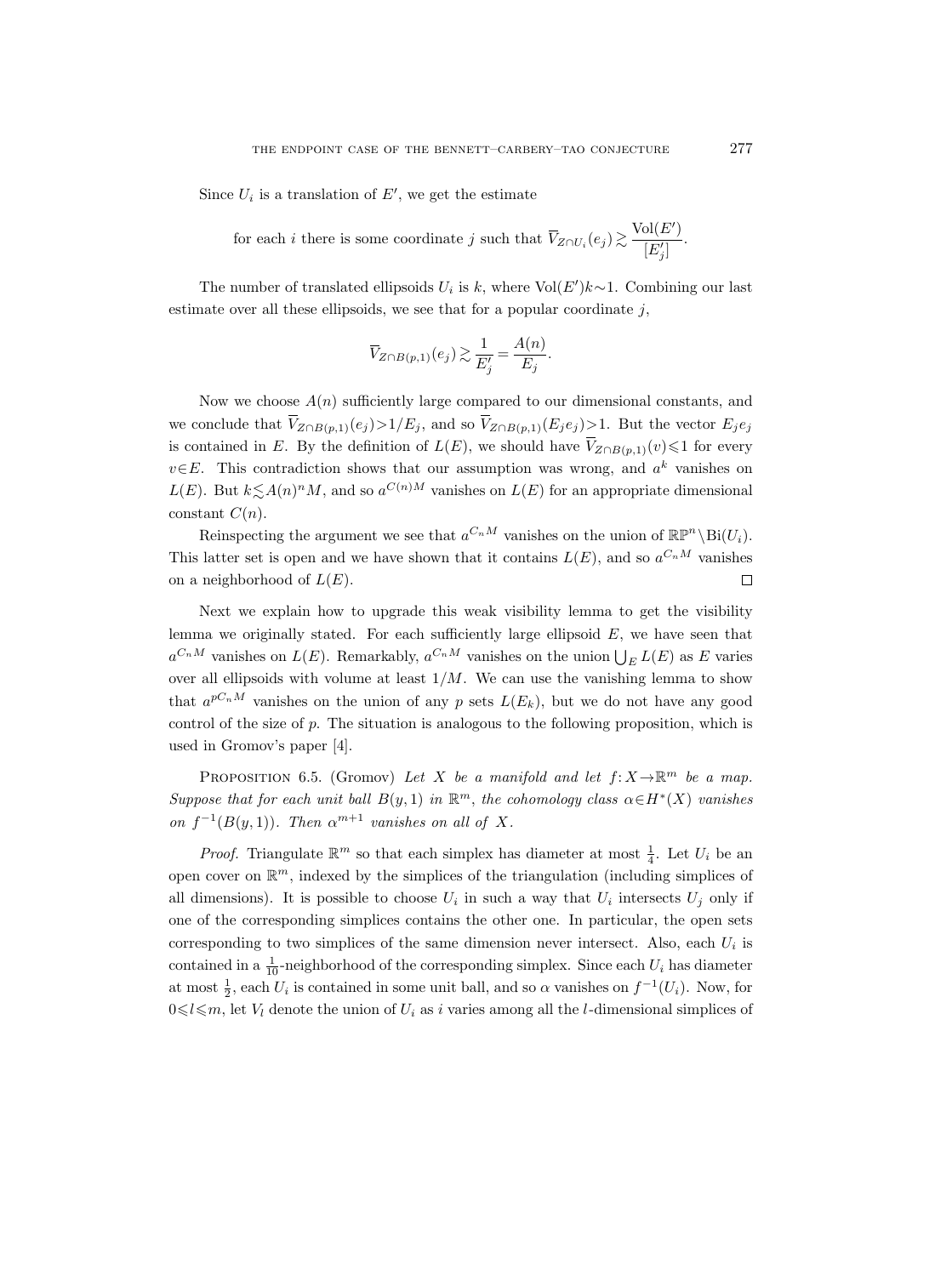our triangulation. For any two *l*-dimensional simplices,  $i_1$  and  $i_2$ , the corresponding sets  $U_{i_1}$  and  $U_{i_2}$  are disjoint, and hence their preimages  $f^{-1}(U_{i_1})$  and  $f^{-1}(U_{i_2})$  are disjoint open subsets of X. Therefore,  $\alpha$  vanishes on  $f^{-1}(V_l)$ . Finally, by the Lyusternik– Shnirel'man vanishing lemma,  $\alpha^{m+1}$  vanishes on all of X.  $\Box$ 

(The clever covering for  $\mathbb{R}^m$  that appears here originated in dimension theory. See the book [9] for more information.)

Our argument is a variation on the proof of this proposition. The role of the space  $\mathbb{R}^m$  is played by the space of all ellipsoids in  $\mathbb{R}^n$ .

Let Ell denote the set of all closed ellipsoids in  $\mathbb{R}^n$  centered at the origin. We put a distance function on Ell by saying that  $dist_{\text{Ell}}(E_1, E_2) \leq \log D$  if and only if

$$
\frac{1}{D}E_1 \subset E_2 \subset DE_1.
$$

We let  $Ell[M]$  denote the set of all ellipsoids contained in the unit ball with volume at least  $1/M$ . Then we choose a maximal 1-separated subset of  $Ell[M]$ , given by finitely many ellipsoids  $Ell_1, ..., Ell_s$ . The number of ellipsoids is finite, but it grows exponentially with M. Let Ell denote the set  $\alpha$ <br>distance function on Ell by<br>We let Ell[*M*] denote the s<br>least  $1/M$ . Then we choos<br>many ellipsoids Ell<sub>1</sub>, ..., Ell<sub>s</sub><br>with *M*.<br>Recall that  $L_M$  is the<br>Next we divide the set  $L_M$ <br>convex set

Recall that  $L_M$  is the set of hypersurfaces  $Z \in \mathbb{RP}^N$  so that  $\overline{Vis}[Z \cap B(p, 1)] \leqslant M$ . Next we divide the set  $L_M$  into classes. For any hypersurface Z, we let  $K[Z]$  be the convex set  $\{v: |v| \leq 1 \text{ and } \overline{V}_{Z \cap B(p,1)}(v) \leq 1\}.$  We say that a hypersurface Z lies in  $A_k$  if and only if  $K[Z]$  resembles  $Ell_k$  in the sense that  $(10n)^{-1/2} Ell_k \subset K[Z] \subset (10n)^{1/2} Ell_k$ . We let Ell[*M*] denote the set of<br>least  $1/M$ . Then we choose a m<br>many ellipsoids Ell<sub>1</sub>, ..., Ell<sub>s</sub>. The<br>with *M*.<br>Recall that  $L_M$  is the set of<br>Next we divide the set  $L_M$  into<br>convex set  $\{v:|v| \leq 1$  and  $\overline{V}_{Z \cap B$ Because our mollified function  $\overline{V}_{Z\cap B(p,1)}$  is continuous, the sets  $A_k\subset \mathbb{RP}^N$  are closed.

According to a lemma of Fritz John, any symmetric convex set  $K$  can be approximated by an ellipsoid E in the sense that  $n^{-1/2}E\subset K\subset n^{1/2}E$ . From this estimate, it follows that the sets  $A_k$  cover  $L_M$ .

On the other hand,  $A_k \subset L[(10n)^{-1/2} \text{Ell}_k]$ . By the weak visibility lemma, we see that  $a^{C_n M}$  vanishes on a neighborhood of each  $A_k$ .

Two sets  $A_k$  and  $A_l$  overlap only if the corresponding ellipsoids  $Ell_k$  and  $Ell_l$  lie within a distance  $C(n)$  of each other, using our metric on Ell. We want to bound the multiplicity of the cover of  $L_M$  by the sets  $A_k$ . It suffices to bound the number of ellipsoids  $Ell_k$  inside a ball of radius  $C(n)$  in the space Ell. Let Ell<sub>0</sub> denote the unit ball. The closed ball of radius  $C(n)$  around Ell<sub>0</sub> is a compact subset of Ell. (The space Ell is a finite-dimensional manifold, and our metric defines the usual topology on the manifold.) By compactness, any set of 1-separated ellipsoids  $Ell<sub>i</sub>$  inside this ball has cardinality bounded by some  $C'(n)$ . But there is nothing special about the unit ball  $Ell_0$ . In fact, the space Ell is extremely symmetrical. The group  $GL(n,\mathbb{R})$  acts on Ell in the following way. Given a linear map  $M \in GL(n, \mathbb{R})$  and an ellipsoid  $E \in Ell$ , we define  $M(E)$  to be the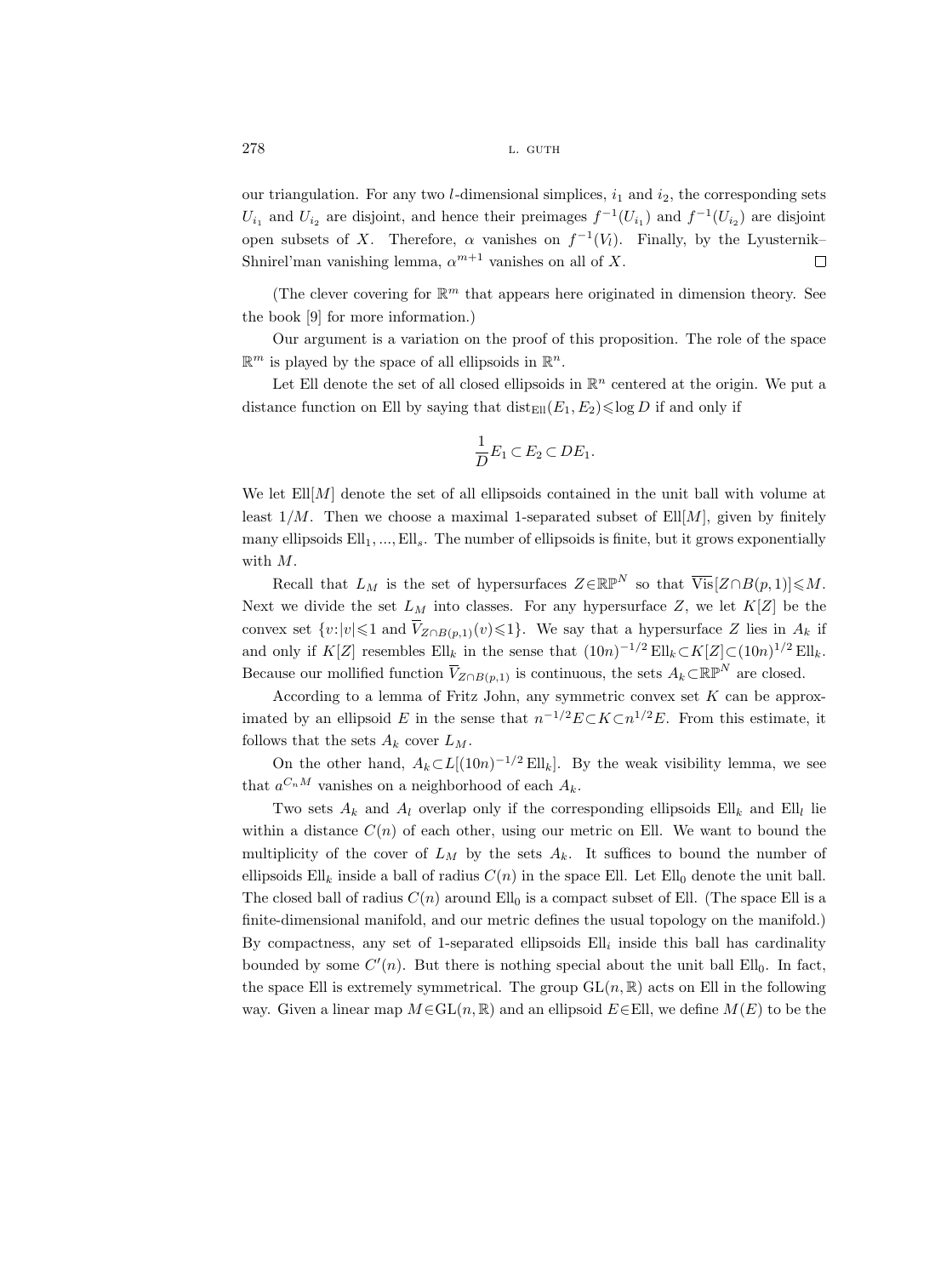image of  $E$  under the map  $M$ . This group action is an isometry using our metric on Ell. It is also transitive because of the spectral theorem. Therefore, any ball of radius  $C(n)$ contains at most  $C'(n)$  1-separated points. Hence the multiplicity of the cover  $\{A_k\}_k$  is bounded by  $C'(n)$ .

Let  $B_k$  be tiny open neighborhoods of  $A_k$  such that  $a^{C_nM}$  vanishes on  $B_k$ . Since the sets  $A_k$  are closed, we can arrange that  $B_k$  and  $B_l$  intersect only if  $A_k$  and  $A_l$  intersect. The  $B_k$  form an open cover of a neighborhood of  $L_M$  with multiplicity at most  $C'(n)$ . We color the sets  $B_k$  using  $C'(n)$  colors so that overlapping sets have distinct colors. For each color  $\alpha$  from 1 to  $C'(n)$ , we let  $C_{\alpha}$  denote the union of all sets  $B_k$  with the color  $\alpha$ . Because these sets are disjoint,  $a^{C_nM}$  vanishes on  $C_{\alpha}$  for each  $\alpha$ . Now by the Lyusternik–Shnirel'man vanishing lemma,  $a^{C''_nM}$  vanishes on the union of  $C_{\alpha}$ , which includes a neighborhood of  $L_M$ .  $\Box$ 

Combining the visibility lemma and the Lyusternik–Shnirel'man vanishing lemma, we can find a degree-d algebraic hypersurface with large visibility on various cubes. The following lemma is the main result of this section.

LEMMA 6.6. (Large visibility on many cubes) Consider the standard unit lattice in  $\mathbb{R}^n$ . Let M be a function from the set of n-cubes in the unit lattice to the non-negative integers. Then we can find an algebraic hypersurface of degree d such that

$$
\overline{\mathrm{Vis}}[Z \cap Q_k] \geqslant M(Q_k)
$$

for every cube  $Q_k$ , where the degree  $d$  is bounded by  $C(n)\left(\sum_k M(Q_k)\right)^{1/n}$ .

*Proof.* The space of degree-d hypersurfaces is parametrized by  $\mathbb{RP}^N$ , where

$$
N = \binom{n+d}{d} - 1 \geqslant c(n)d^n.
$$

Let a denote the fundamental cohomology class of  $\mathbb{RP}^N$ . Let  $S[Q_k]$  denote the set of surfaces Z where  $\overline{\text{Vis}}[Z \cap Q_k] < M(Q_k)$ . According to the visibility lemma, the cohomology class  $a^{C(n)M(Q_k)}$  vanishes on a neighborhood of  $S[Q_k]$ . By the Lyusternik–Shnirel'man vanishing lemma, the cohomology class  $a^{C(n)\sum_k M(Q_k)}$  vanishes on a neighborhood of  $\bigcup_{k} S[Q_{k}]$ . But  $a^{N}$  does not vanish on  $\mathbb{RP}^{N}$ . As long as

$$
C(n)\sum_{k}M(Q_k) < c(n)d^n \leqslant N,
$$

there is a variety Z which does not lie in any  $S(Q_k)$ . Unwinding the definition, we see that  $\overline{\text{Vis}}[Z \cap Q_k] \geqslant M(Q_k)$  for every k. Our condition on d is  $C(n) \sum_k M(Q_k) \lt c(n) d^n$ , which holds for any  $d > C'(n) \left(\sum_k M(Q_k)\right)^{1/n}$ .  $\Box$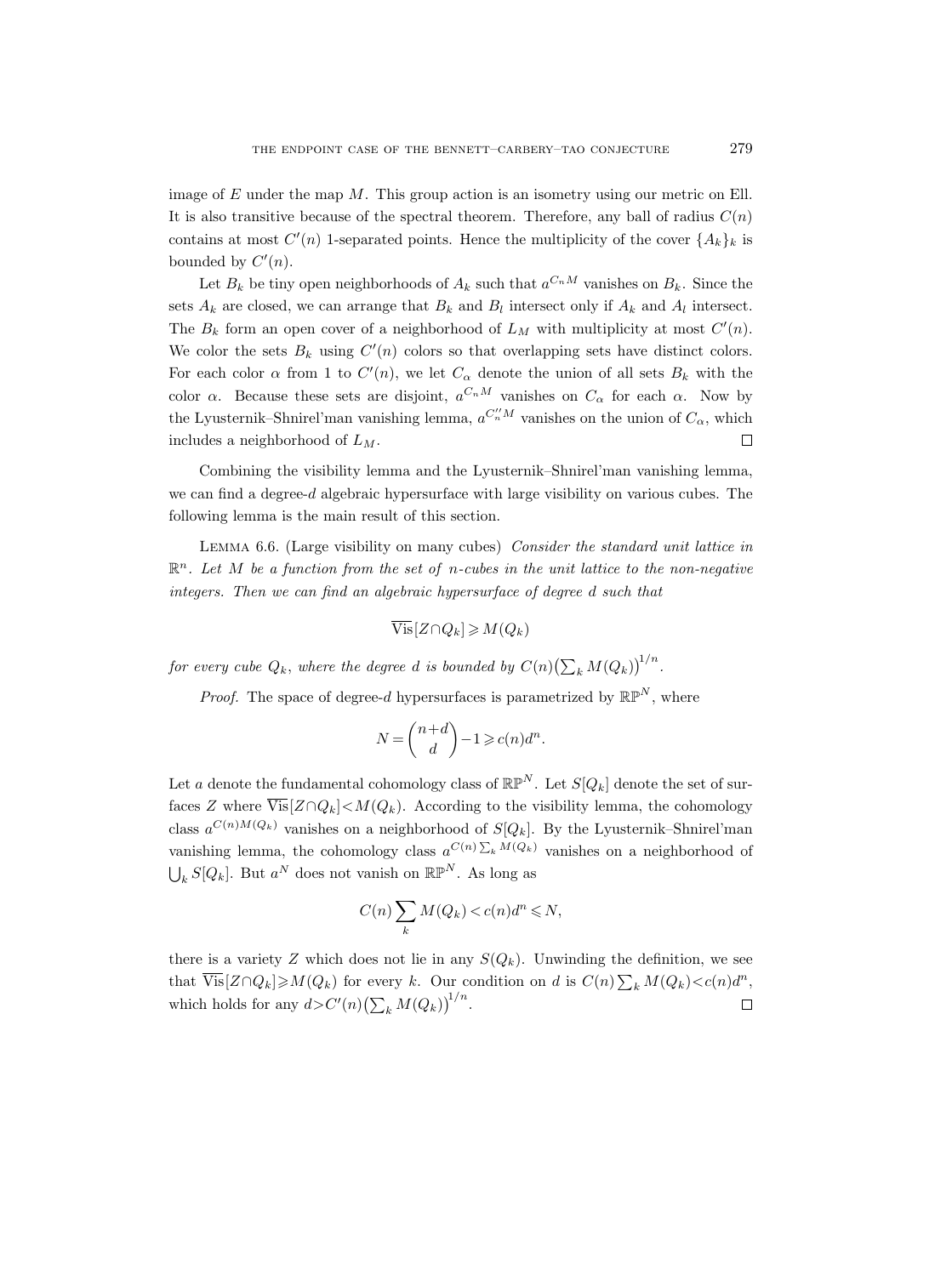### 7. Multilinear Kakeya estimates

We now give a proof of the multilinear Kakeya estimate.

*Proof of Theorem* 1.3. We consider the standard unit cube lattice in  $\mathbb{R}^n$ . For each cube  $Q_k$  in this lattice, we define the following functions, measuring how many tubes of different types go through  $Q_k$ . We let  $M_i(Q_k)$  denote the number of tubes  $T_{i,a}$  which go through  $Q_k$ . Then we let  $F(Q_k)$  be the product of these:

$$
F(Q_k) := \prod_{j=1}^n M_j(Q_k).
$$

It suffices to prove the following estimate for  $F(Q_k)$ :

$$
\sum_{k} F(Q_k)^{1/(n-1)} < C(n)\theta^{-1/(n-1)} \prod_{j=1}^{n} A(j)^{1/(n-1)}.\tag{7.1}
$$

Since we have only finitely many tubes, the function  $F(Q_k)$  vanishes outside of finitely many cubes. We fix a large cube of side length  $S$  containing all of the relevant cubes  $Q_k$ . Next we apply Lemma 6.6, which guarantees that we can find a hypersurface  $Z_0$  of degree  $d \lesssim S$  obeying the following visibility estimates: for every cube  $Q_k$ , It sumces to prove the rollowing estimate for<br>  $\sum_k F(Q_k)^{1/(n-1)} \leq C(n) \theta^{-1/(n-1)}$ <br>
Since we have only finitely many tubes, th<br>
finitely many cubes. We fix a large cube of side<br>
cubes  $Q_k$ . Next we apply Lemma 6.6, which guar

$$
\overline{\text{Vis}}[Z_0 \cap Q_k] \geqslant S^n F(Q_k)^{1/(n-1)} \left( \sum_k F(Q_k)^{1/(n-1)} \right)^{-1} . \tag{7.2}
$$

Adding  $C(n)S$  hyperplanes to  $Z_0$ , we produce a variety Z of degree  $d \leq S$  that still  $Z_{Z\cap Q_k}(v) \geqslant |v|$  for each cube  $Q_k$  where  $F(Q_k) > 0$ . Equation (7.2) gives a strong lower bound for  $V_{Z \cap Q_k}(v)$  in some directions, and this last estimate gives a weak lower bound in all directions. V

Next we apply the cylinder estimate to control the directed volumes of  $Z$  in cubes along a given tube  $T_{j,a}$ . (The estimate we need is the cylinder clause of Lemma 6.1.) For each tube  $T_{j,a}$ , we have the estimate i te the  $j$ , and the  $\overline{V}$ . gives a strong<br>s a weak lower<br>linder estimate<br>the estimate we<br>e estimate<br> $Q_k$  that intersect<br>this inequality<br>each j, we pic<br> $(v_{j,k}) = \min{\{\overline{V_j}\}}$ Mj (Qk)V

$$
\sum_{Q_k \text{ that intersect } T_{j,a}} \overline{V}_{Z \cap Q_k}(v_{j,a}) \lesssim S.
$$

We would like to sum this inequality over all a from 1 to  $A(j)$ , but the vectors  $v_{j,a}$ are changing.  $\sum_{Q_k \text{ that intersect } T_{j,a}} \overline{V}_2$ <br>We would like to sum this inequality over<br>hanging.<br>For each cube  $Q_k$  and each j, we pick a ve<br> $\overline{V}_{Z \cap Q_k}(v_{j,k}) = \min{\{\overline{V}_{Z \cap Q_k}(\overline{V}_{Z \cap Q_k})\}}$ <br>Substituting  $v_{j,k}$  for  $v_{j,a}$  in the last inequ

For each cube  $Q_k$  and each j, we pick a vector  $v_{j,k}$  from among  $v_{j,a}$  such that

$$
V_{Z \cap Q_k}(v_{j,k}) = \min \{ V_{Z \cap Q_k}(v_{j,a}) : a = 1, ..., A(j) \}.
$$

Substituting  $v_{j,k}$  for  $v_{j,a}$  in the last inequality and summing over a yields

$$
\sum_{Q_k} M_j(Q_k) \overline{V}_{Z \cap Q_k}(v_{j,k}) \lesssim SA(j). \tag{7.3}
$$

Next we need a lemma relating  $\overline{Vis}$  and  $\overline{V}$ .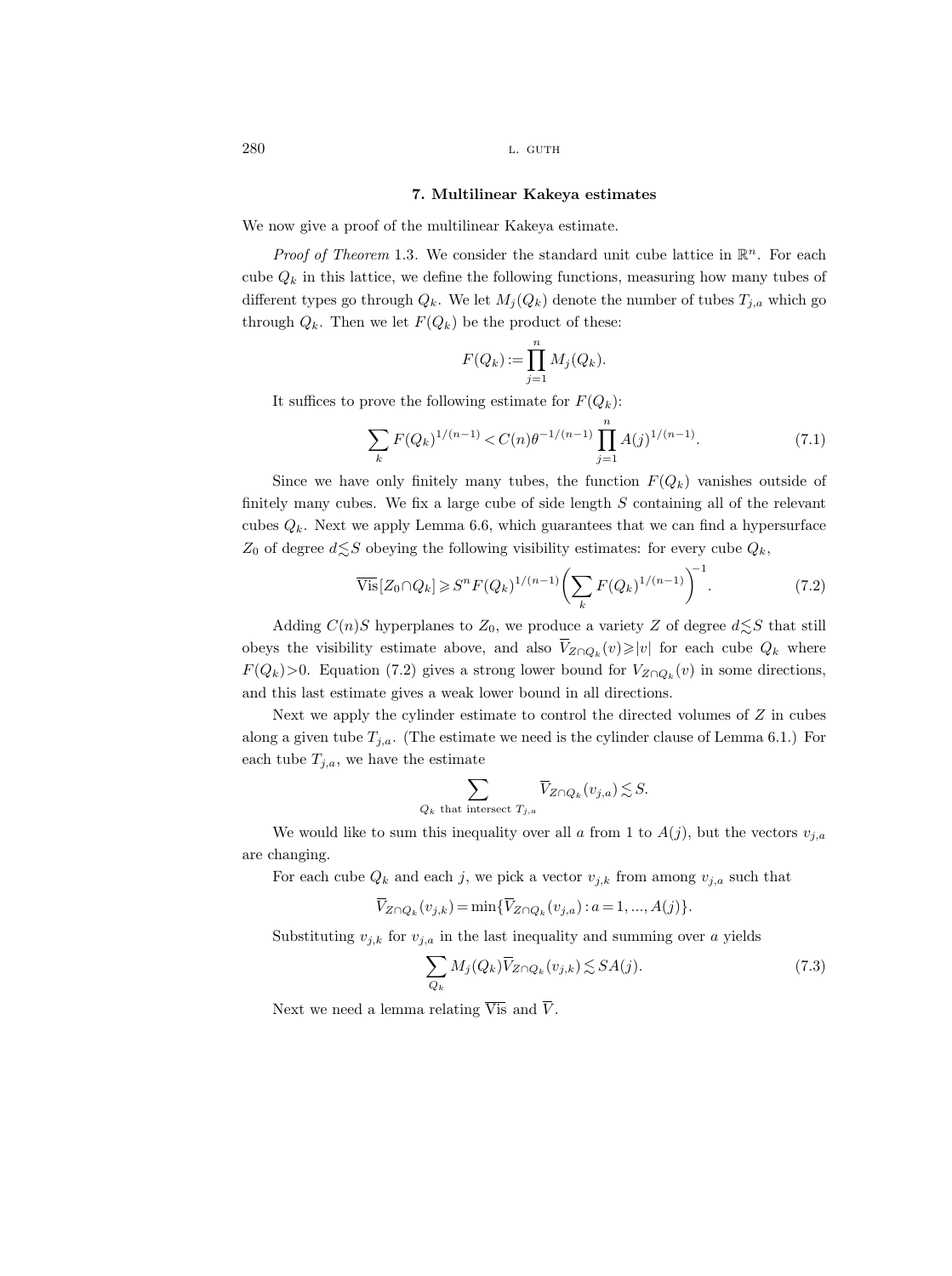LEMMA 7.1. For each cube  $Q_k$ , the following inequality holds:

THE ENDPONT CASE OF THE BENNETT–CARBERV–TA  
LEMMA 7.1. For each cube 
$$
Q_k
$$
, the following inequality  $l$   

$$
\overline{\text{Vis}}[Z \cap Q_k] < \frac{C(n)}{\theta} \prod_{j=1}^n \overline{V}_{Z \cap Q_k}(v_{j,k}).
$$
  
*Proof.* Let  

$$
v'_{j,k} = \frac{v_{j,k}}{\overline{V}_{Z \cap Q_k}(v_{j,k})}.
$$
  
Because we added the hyperplanes to  $Z_0$ , we know that  $\overline{V}_{Z \cap Q_k}$ 

Proof. Let

$$
v'_{j,k} = \frac{v_{j,k}}{\overline{V}_{Z \cap Q_k}(v_{j,k})}.
$$

 $Z_{Z\cap Q_k}(v)$ ≥1 for all unit vectors THE ENDPOINT CASE OF THE BENNETT–CARBERY–TAO CONJECTURE<br>
LEMMA 7.1. For each cube  $Q_k$ , the following inequality holds:<br>  $\overline{\text{Vis}}[Z \cap Q_k] < \frac{C(n)}{\theta} \prod_{j=1}^n \overline{V}_{Z \cap Q_k}(v_{j,k}).$ <br> *Proof.* Let<br>  $v'_{j,k} = \frac{v_{j,k}}{\overline{V}_{Z \cap Q_k}(v_{j$ LEMMA 7.1. For each c<br>  $\overline{V}$ <br>
Proof. Let<br>
Because we added the hyperpov. Hence  $|v'_{j,k}| \leq 1$ . We know<br>
is a convex function of  $v, \overline{V}$  $Z_{Z\cap Q_k}(v)$  ≤1 for every v in the convex hull of the 2n points  $\pm v'_{j,k}$ . This convex hull is contained in the unit ball, and its volume is  $\frac{1}{\sqrt{2}}$  (  $\frac{v}{\sqrt{2}}$  )  $\frac{v}{\sqrt{2}}$  ,  $\frac{v}{\sqrt{2}}$  ,  $\frac{1}{\sqrt{2}}$  ,  $\frac{1}{\sqrt{2}}$ V v. Hence  $|v_{j,k}| \le 1$ . We know that  $v_{Z \cap Q_k}$ <br>
is a convex function of  $v, \overline{V}_{Z \cap Q_k}(v) \le 1$ <br>  $\pm v'_{j,k}$ . This convex hull is contained in  $c(n) \det(v'_{1,k},...,v'_{n,k}) = c(n)$ <br>
Because of our transverality assumption<br>  $\ge c(n)\theta\left(\int\limits$ 

$$
c(n) \det(v'_{1,k},...,v'_{n,k}) = c(n) \left(\prod_{j=1}^n \overline{V}_{Z \cap Q_k}(v_{j,k})\right)^{-1} \det(v_{1,k},...,v_{n,k}).
$$

Because of our transverality assumption, the volume is

$$
L_{k,k} = c(n) \left( \prod_{j=1}^{n} \overline{V}_{Z \cap Q_k}(v_{j,k}) \right)^{-1}
$$
  
assumption, the volume is  

$$
\geqslant c(n) \theta \left( \prod_{j=1}^{n} \overline{V}_{Z \cap Q_k}(v_{j,k}) \right)^{-1}.
$$

$$
|\leqslant 1 \text{ and } \overline{V}_{Z \cap Q_k}(v) \leqslant 1 \text{ has vol-
$$
\geqslant \left( \prod_{j=1}^{n} \overline{V}_{Z \cap Q_k}(v_{j,k}) \right)^{-1} \theta.
$$
  
the inverse of this volume, which  

$$
\frac{C(n)}{n} \prod_{j=1}^{n} \overline{V}_{Z \cap Q_k}(v_{j,k}).
$$
$$

 $\bar{Z}$ ∩ $Q_k(v)$  ≤1 has volume at least

$$
\gtrsim \bigg(\prod_{j=1}^n \overline{V}_{Z\cap Q_k}(v_{j,k})\bigg)^{\hspace{-0.1cm}-1}\hspace{-0.03cm}\theta.
$$

The visibility  $\overline{\text{Vis}}[Z \cap Q_k]$  is the inverse of this volume, which is at most

$$
\frac{C(n)}{\theta} \prod_{j=1}^n \overline{V}_{Z \cap Q_k}(v_{j,k}).
$$

Now we follow a string of inequalities powered by the visibility estimate in equation (7.2) and the cylinder estimate in equation (7.3):

$$
S\bigg(\sum_{k} F(Q_k)^{1/(n-1)}\bigg)^{(n-1)/n} = \sum_{k} \bigg(SF(Q_k)^{1/(n-1)}\bigg/\bigg(\sum_{l} F(Q_l)^{1/(n-1)}\bigg)^{1/n}\bigg).
$$

Using the visibility estimate in equation (7.2), we get

$$
S\bigg(\sum_{k} F(Q_k)^{1/(n-1)}\bigg)^{(n-1)/n} \leqslant \sum_{k} F(Q_k)^{1/n} \overline{\text{Vis}}[Z \cap Q_k]^{1/n}.
$$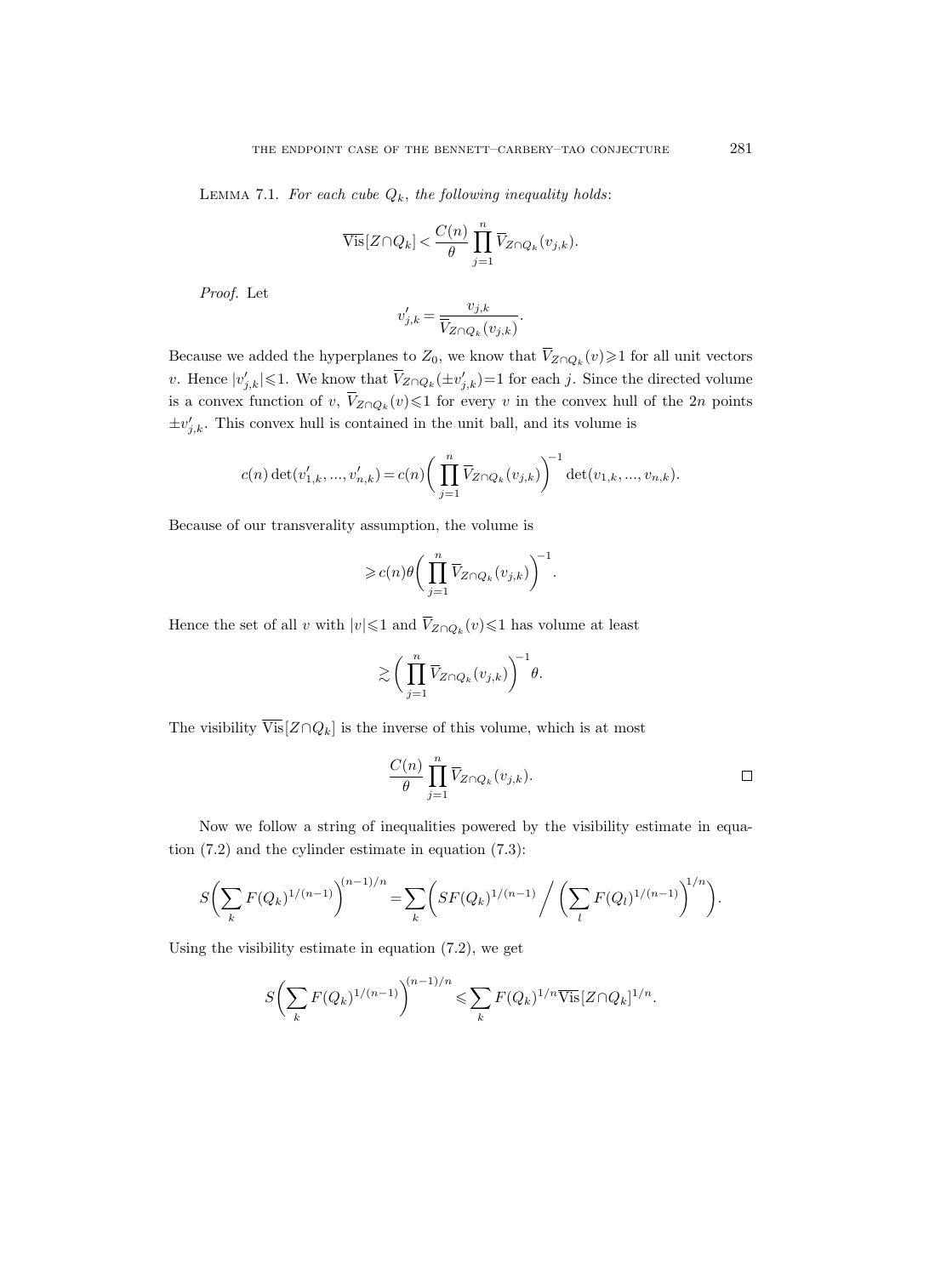We now apply Hölder's inequality to the products

$$
\text{L. GUTH}
$$
\nY Hölder's inequality to the products

\n
$$
F(Q_k) = \prod_{j=1}^{n} M_j(Q_k) \quad \text{and} \quad \overline{\text{Vis}}[Z \cap Q_k] \lesssim \frac{1}{\theta} \prod_{j=1}^{n} \overline{V}_{Z \cap Q_k}(v_{j,k}),
$$
\n
$$
\sum F(Q_k)^{1/(n-1)} \Big|^{(n-1)/n} \lesssim \theta^{-1/n} \prod_{j=1}^{n} \left( \sum M_j(Q_k) \overline{V}_{Z \cap Q_k}(v_{j,k}) \right)
$$

obtaining

$$
S\bigg(\sum_{k} F(Q_k)^{1/(n-1)}\bigg)^{(n-1)/n} \lesssim \theta^{-1/n} \prod_{j=1}^{n} \bigg(\sum_{k} M_j(Q_k) \overline{V}_{Z \cap Q_k}(v_{j,k})\bigg)^{1/n}.
$$

Using the cylinder estimate in equation (7.3),

$$
S\bigg(\sum_{k} F(Q_k)^{1/(n-1)}\bigg)^{(n-1)/n} \lesssim \theta^{-1/n} \prod_{j=1}^n (SA(j))^{1/n} = S\theta^{-1/n} \prod_{j=1}^n A(j)^{1/n}.
$$

Finally, we cancel the S on each side and raise the equation to the power  $n/(n-1)$ :

$$
\sum_{k} F(Q_k)^{1/(n-1)} \lesssim \theta^{-1/(n-1)} \prod_{j=1}^{n} A(j)^{1/(n-1)}.
$$

This establishes the inequality (7.1) and hence the theorem.

 $\Box$ 

## 8. Box estimates for unions of tubes

The multilinear Kakeya estimate of Bennett, Carbery and Tao implies that Kakeya sets must be rather "plany". Here we give a quantitative estimate of planiness.

LEMMA 8.1. (Box estimate) There is a constant  $C(n) > 0$  such that the following holds. Suppose that  $X \subset \mathbb{R}^n$  is a union of cylinders with radius 1 and length  $L \gg 1$ . For each  $x \in X$  we can choose a convex set  $B(x)$  with the following properties:

(1) The set  $B(x)$  contains x. In fact,  $B(x)$  is a symmetric convex body translated so that the center is x;

(2) The set  $B(x)$  has volume at most  $Vol(X)$ ;

(3) For every cylinder  $T \subset X$  of radius 1 and length L, if we pick a random point  $x \in T$ , then the tube T lies in the rescaled set  $\sigma B(x)$  with probability at least  $1-C(n)/\sigma$ . (This probability estimate holds for every  $\sigma > 1/C(n)$ .)

*Proof.* We pick a collection of disjoint balls  $B_i$  of radius  $\frac{1}{10}$  so that the union of  $3B_i$ covers X. The number of balls is  $\lesssim \text{Vol}(X)$ .

We can assume that  $Vol(X)$  is significantly less than  $L<sup>n</sup>$ , because otherwise we just take each  $B(x)$  to be a cube with side length L. By Lemma 6.6, we can choose an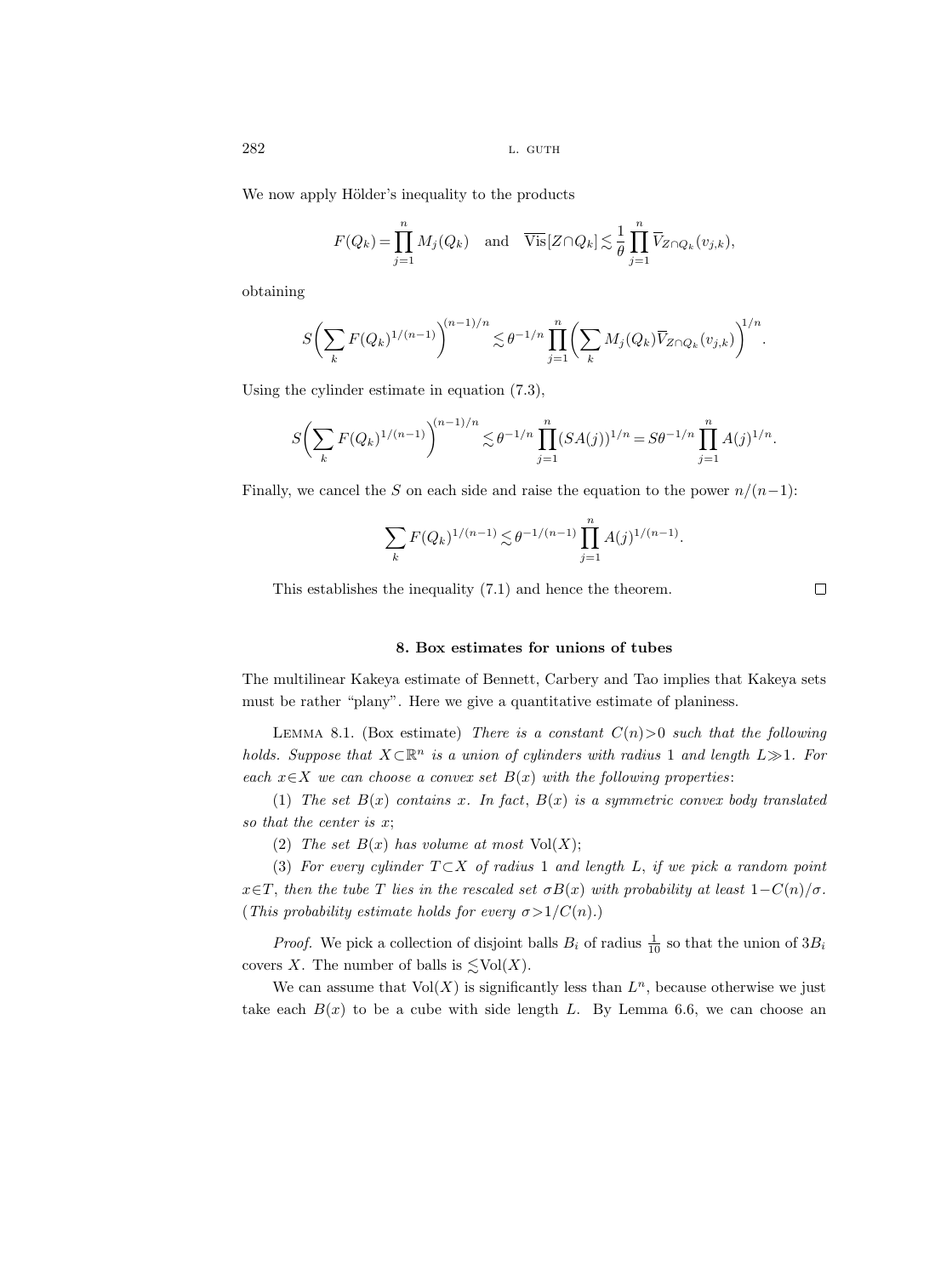algebraic hypersurface Z such that  $\overline{\text{Vis}}[Z \cap B_i] \geqslant L^n / \text{Vol}(X)$  for each ball in our cover, with degree  $\leq L$ . CASE OF THE BENN<br>
uch that  $\overline{Vis}[Z \cap \Omega]$ <br>
ce Z to define our<br>  $\{v : |v| \leq 1 \text{ and } \overline{V}\}$ 

We use the hypersurface Z to define our box function  $B(x)$ . First take the set

$$
\{v: |v| \leq 1 \text{ and } \overline{V}_{Z \cap B(x,1)}(v) \leq 1\}.
$$

Let  $B_0(x)$  be the translate of this set so that it is centered at x instead of at the origin. Then let  $B(x)$  be the rescaling of  $B_0(x)$  by a factor L, keeping it centered at x. For each  $x \in X$ , the unit ball  $B(x, 1)$  contains at least one ball  $B_i$  from our set of balls, and so  $\overline{\text{Vis}}[Z \cap B(x,1)] \geq L^n / \text{Vol}(X)$ . Therefore, the convex set  $B_0(x)$  has volume at most  $Vol(X)/L^n$ , and so the box  $B(x)$  has volume at most  $Vol(X)$ .  $L$ (T) ease over  $V$  a  $\overline{V}_2$  $\{v : |v| \leq 1 \text{ and } \overline{V}_{Z \cap B(x,1)}(v) \leq 1\}.$ <br>  $B_0(x)$  be the translate of this set so that it is centered at x in<br>  $\iota$  let  $B(x)$  be the rescaling of  $B_0(x)$  by a factor L, keeping<br>  $x \in X$ , the unit ball  $B(x,1)$  contains

Now fix a number  $\sigma > 1$  and a tube  $T \subset X$  with radius 1 and length L. Let v be a unit vector pointing parallel to the core of T. If  $x \in T$ , then T lies in  $\sigma B(x)$  unless  $Z\cap B(x,1)(v)\geqslant \frac{1}{2}\sigma.$ 

On the other hand, we will estimate the average value of  $\overline{V}_{Z\cap B(x,1)}(v)$  as x varies in T.

LEMMA 8.2. Let Z' denote any algebraic hypersurface of degree  $\leq L$ . Then the average value of  $V_{Z' \cap B(x,1)}(v)$  over x in T is bounded as follows:

$$
\frac{1}{|T|} \int_T V_{Z' \cap B(x,1)}(v) \, dx \lesssim 1.
$$

This lemma is essentially the cylinder estimate (Lemma 3.1), as we will see below. Given the lemma, we can finish the proof of the box estimate. Applying the lemma to averages over appropriate  $Z'$ , we get the following estimate for the mollified volume  $\overline{V}$ : will estimate the average value of  $\overline{V}_{Z \cap B(x,1)}(v)$  as x varies<br>
note any algebraic hypersurface of degree  $\leq L$ . Then the v) over x in T is bounded as follows:<br>  $\frac{1}{|T|} \int_T V_{Z' \cap B(x,1)}(v) dx \leq 1$ .<br>
y the cylinder est V This len<br>Given the len<br>averages over<br> $\text{Let } B \subset$ <br>bad point,  $\overline{V}_i$  $\frac{1}{|T|} \int_T V_{Z' \cap B(x,1)}(v) dx \le 1.$ <br>
slly the cylinder estimate (Lem<br>
finish the proof of the box esting<br>  $Z'$ , we get the following estimat<br>  $\frac{1}{|T|} \int_T \overline{V}_{Z \cap B(x,1)}(v) dx \le 1.$ <br>
of bad points where T is not  $\sigma$ .<br>
Since

$$
\frac{1}{|T|} \int_T \overline{V}_{Z \cap B(x,1)}(v) \, dx \lesssim 1.
$$

Let  $B\subset T$  be the set of bad points where T is not contained in  $\sigma B(x)$ . At each  $\overline{Z}_{\cap B(x,1)}(v) \geq \frac{1}{2}\sigma$ . Since the average value of  $\overline{V}_{Z \cap B(x,1)}(v)$  is at most  $C(n)$ , it follows that the volume of B is at most  $2C(n)|T|/\sigma$ .  $\Box$ 

Now we turn to the proof of Lemma 8.2.

Proof of Lemma 8.2. We want to understand the average

$$
\frac{1}{|T|} \int_T V_{Z' \cap B(x,1)}(v) \, dx.
$$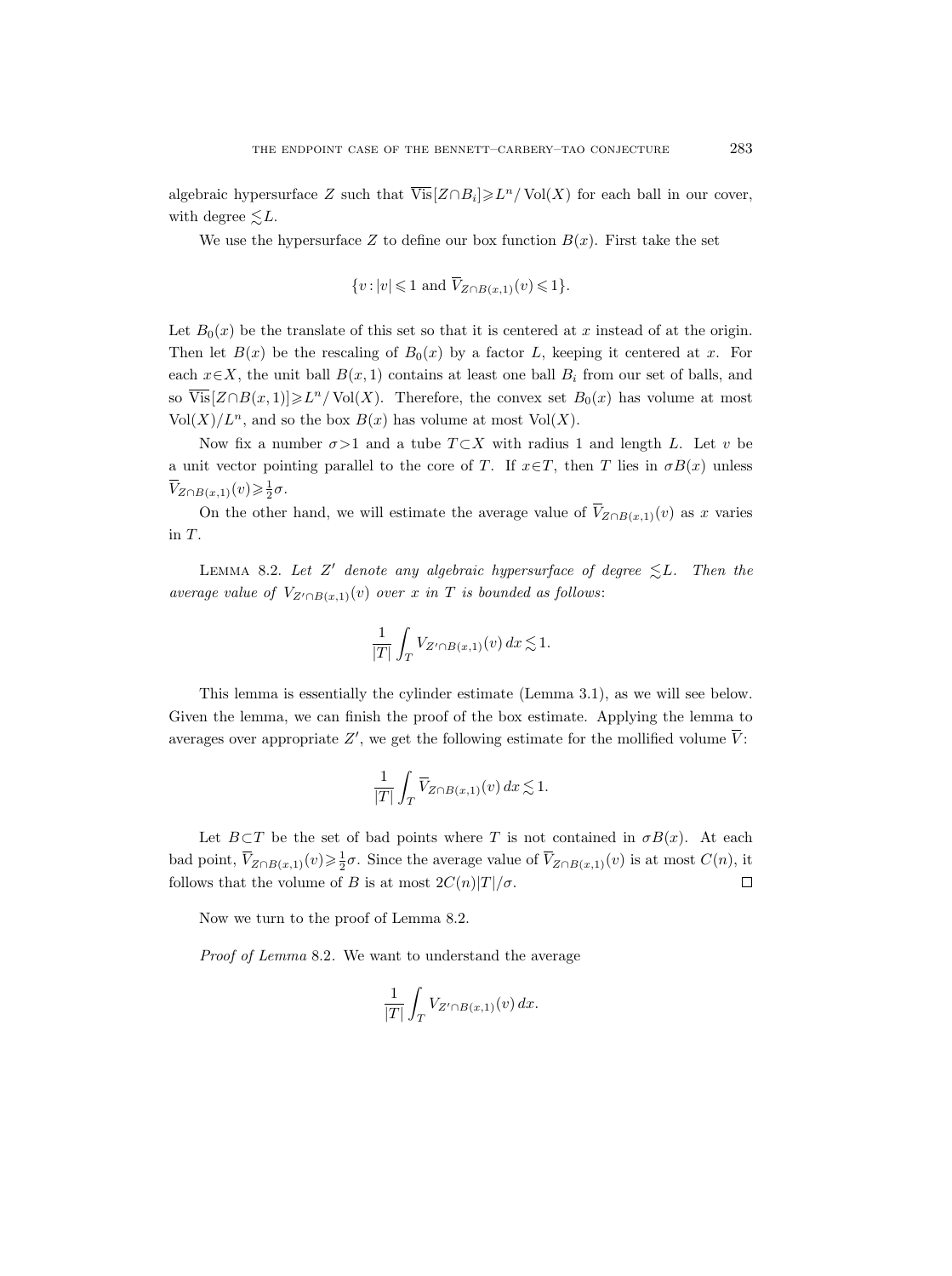The directional volume is itself an integral. We expand that integral and apply Fubini's theorem:

$$
\frac{1}{|T|} \int_{T} V_{Z' \cap B(x,1)}(v) dx = \frac{1}{|T|} \int_{T} \left( \int_{Z' \cap B(x,1)} |N(y) \cdot v| dy \right) dx
$$
  
\n
$$
\leq \frac{1}{|T|} \int_{Z' \cap 3T} |N(y) \cdot v| \left( \int_{B(y,1)} dx \right) dy
$$
  
\n
$$
= \frac{C(n)}{L} V_{Z' \cap 3T}(v).
$$
\n(8.1)

But according to the cylinder estimate (Lemma 3.1),  $V_{Z' \cap 3T}(v) \leq L$ . Plugging this into (8.1), we see that our average is  $\leq 1$ .  $\Box$ 

### Appendix A. The Lyusternik–Shnirel'man vanishing lemma

In this section, we give a proof of the vanishing lemma. There are proofs in the literature, but we will try to write the proof here in a way that is accessible with a minimum of background in algebraic topology.

First, we will prove the lemma in the special case of de Rham cohomology on a manifold. This setting is probably familiar to more readers, and the proof in this setting is clearest. In the paper, we have to apply the vanishing lemma to mod-2 cohomology, so we do the general case afterwards.

Lemma A.1. (Vanishing lemma for de Rham cohomology; non-optimal version) Let M be a smooth manifold. Let  $a_1$  and  $a_2$  be cohomology classes in  $H^*(M,\mathbb{R})$ . Suppose that  $a_1$  vanishes on some open set  $S_1 \subset X$  and that  $a_2$  vanishes on some open set  $S_2 \subset X$ . Let  $K \subset S_1 \cup S_2$  be a compact set. Then the cup product  $a_1 \cup a_2$  vanishes on K.

In fact,  $a_1 \cup a_2$  vanishes on all of  $S_1 \cup S_2$ , not just on the compact subsets. But we have chosen to prove the weaker statement above because it makes the proof shorter and clearer.

Proof. Because we are using cohomology with real coefficients and working on a manifold, we may use de Rham cohomology. Let  $\alpha_1$  be a differential form that represents the cohomology class  $a_1$ . The first point of the proof is that we can choose  $\alpha_1$  to vanish on almost all of  $S_1$ . Let us see how to do this. We know that the restriction of  $a_1$  to  $S_1\subset M$  is zero. In other words, the restriction of  $\alpha_1$  to  $S_1$  is exact, that is there is a form β on  $S_1$  such that  $d\beta = \alpha_1$  on  $S_1$ . The form β is only defined on  $S_1$ . Now let  $K_1 \subset S_1$  be any compact subset—the reader should imagine that  $K_1$  is almost all of  $S_1$ . We can find a form  $\beta'$  on all of M so that  $\beta'$  restricted to  $K_1$  agrees with  $\beta$ . Hence  $d\beta'$  is an exact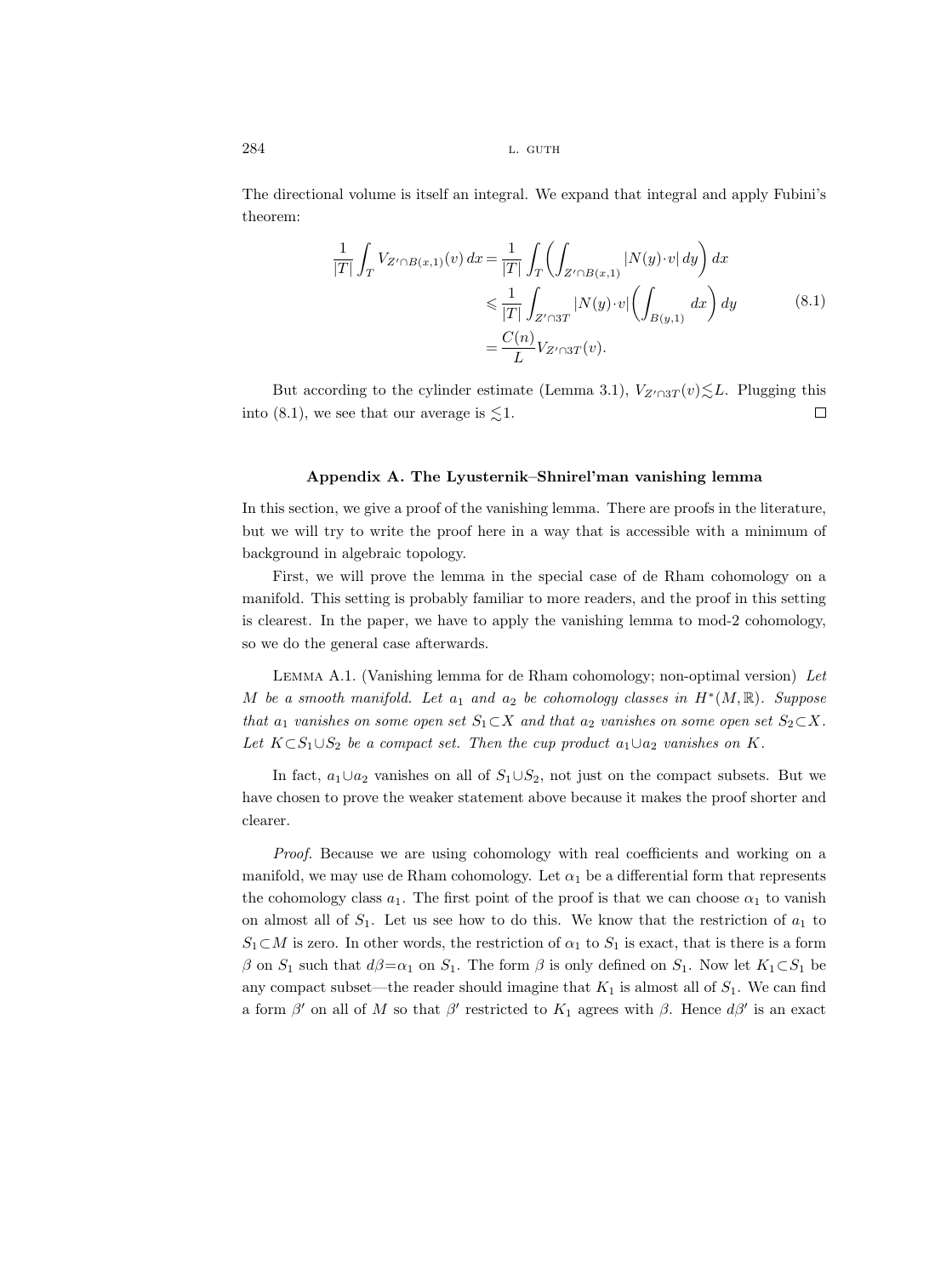form on all of M. Also  $d\beta' = \alpha_1$  on  $K_1$ . Since  $d\beta'$  is exact,  $\alpha_1 - d\beta'$  still represents the cohomology class  $a_1$ . But  $\alpha_1 - d\beta'$  vanishes pointwise on  $K_1$ .

By the previous paragraph, we may pick a differential form  $\alpha_1$  on M which represents  $a_1$  and vanishes pointwise on  $K_1$ . By the same argument, for any compact  $K_2\subset S_2$ , we can pick a differential form  $\alpha_2$  on M which represents  $a_2$  and vanishes pointwise on  $K_2$ . Now the wedge product of forms  $\alpha_1 \wedge \alpha_2$  represents the cup product  $a_1 \cup a_2$ . On the other hand, the wedge product  $\alpha_1 \wedge \alpha_2$  vanishes pointwise on  $K_1 \cup K_2$ . Hence  $a_1 \cup a_2$  vanishes on  $K_1 \cup K_2$ . Therefore,  $a_1 \cup a_2$  vanishes on any compact subset  $K \subset S_1 \cup S_2$ . □

We now prove the vanishing lemma in general.

Proof of Lemma 5.1. This time we work with singular cohomology. Singular cohomology and cup products are well explained in Hatcher's book on algebraic topology, [8, §3.1 and §3.2]. Let  $\alpha_1$  be a singular cocycle representing  $a_1$ . We know that  $a_1$  restricted to  $S_1$  is zero. Therefore, we can choose a singular cochain  $\beta$  on  $S_1$  such that  $\partial \beta$  is equal to the restriction of  $\alpha_1$  to  $S_1$ . We can automatically extend  $\beta$  to a singular cochain  $\beta'$  on all of X. Then we look at the cocycle  $\alpha_1 - \partial \beta'$ . Since  $\partial \beta'$  is exact, this cocycle still represents the cohomology class  $a_1$ . The cocycle  $\alpha_1-\partial\beta'$  vanishes on any chain supported in  $S_1$ .

By the previous paragraph, we may pick a singular cocycle  $\alpha_1$  representing  $a_1$  such that  $\alpha_1$  vanishes on  $S_1$ . Similarly, we may pick a cocycle  $\alpha_2$  representing  $a_2$  such that  $\alpha_2$ vanishes on  $S_2$ . We now look at the cup product  $\alpha_1 \cup \alpha_2$ , which represents  $a_1 \cup a_2$ . The product  $\alpha_1 \cup \alpha_2$  vanishes on any singular simplex supported in  $S_1$  or supported in  $S_2$ .

Now let f denote a singular simplex supported in  $S_1 \cup S_2$ . We will subdivide S into small pieces so that each piece lies in either  $S_1$  or  $S_2$ . Recall that f is a continuous map from the simplex  $\Delta$  to X. We subdivide the simplex into many small simplices. Restricting f to each small simplex, we get various maps  $g_i$  from  $\Delta$  to X. The sum  $\sum_i g_i$ is a singular chain that parametrizes the image of f. Now it is not true that  $f = \sum_i g_i$ as singular chains. But it is true that  $f - \sum_i g_i$  is a boundary. Since  $\alpha_1 \cup \alpha_2$  is a cocycle,  $\alpha_1 \cup \alpha_2(f) = \sum_i \alpha_1 \cup \alpha_2(g_i)$ . If we subdivide finely enough, then each  $g_i$  is contained in either  $S_1$  or  $S_2$ . (At this step, we use the fact that  $S_1$  and  $S_2$  are open.) So each term  $\alpha_1 \cup \alpha_2(g_i)$  vanishes. Hence  $\alpha_1 \cup \alpha_2(f)=0$  for any singular simplex f in  $S_1 \cup S_2$ . In other words,  $\alpha_1 \cup \alpha_2$  vanishes on  $S_1 \cup S_2$ . Hence the cup product  $a_1 \cup a_2$  vanishes on  $S_1 \cup S_2$ .  $\Box$